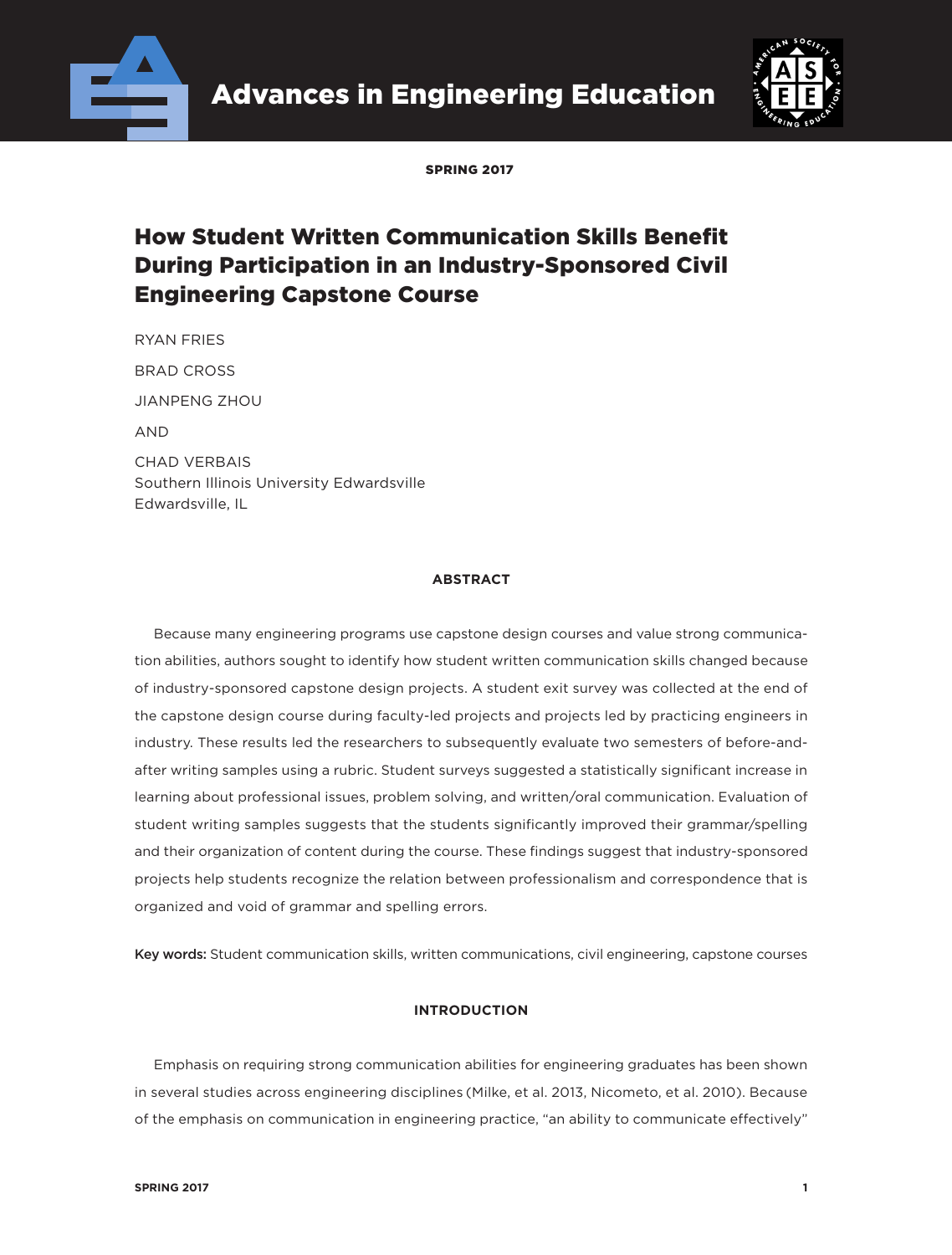

is a core outcome competency within the ABET required program outcomes (ABET Inc. 2013). In a recent study of engineering graduates, communication skills were ranked with teamwork, data analysis, and problem solving as the four most important ABET outcome competencies (Passow 2012).

The purpose of this study was to identify how student written communication skills were improved by changing to an industry-sponsored capstone design course from a capstone course with faculty-developed design projects. While previous studies have indicated that industry-sponsored capstone design courses improve student understanding of design practice, no study to date has focused on analyzing the extent to which this industry experience improves the written communication ability of the students.

The civil engineering senior design course at Southern Illinois University Edwardsville places students in unpaid internships with local engineering companies and agencies. Practicing engineers supervising the students have discussed the importance of clear and effective professional communications with faculty coordinating the course. Students in this course are required to complete communication skills assignments, such as writing memos, reports, and preparing periodic progress presentations of their work. The communication assignments were guided by lectures from faculty and feedback from their sponsors who are practicing professional engineers. The faculty assessed student written communication samples using a rubric developed and refined in consultation with the staff at the University's Writing Center. The Writing Center assisted students to strengthen their text by discussing with each student the intended audience and message of each document, and then provided feedback and direction regarding the organizational strategies and rhetorical choices.

## **PREVIOUS WORK**

#### **Overall Lessons from Past Capstone Courses**

Previous work examining the learning in engineering capstone courses has focused on team-based learning, problem-based learning, and impacts of the learning environment. According to a 2005 survey of capstone courses nationwide, a one-to-two semester course with 4-6 students per team engaging simultaneously in classes and project components remained popular (Howe 2010). To improve student teamwork experiences in any course, faculty have an opportunity to apply a wealth of knowledge from fields such as organizational or industrial psychology (Borrego, et al. 2002). Some argue that effective team-based learning in capstone courses require that teams be heterogeneous and have shared goals, meaningful activities, timely internal feedback, and external comparisons and feedback (Yost and Lane 2007). Thus, for faculty to facilitate an effective team-based learning experience, they must be very deliberate in the planning of team projects, milestones, activities, feedback methods, and timing.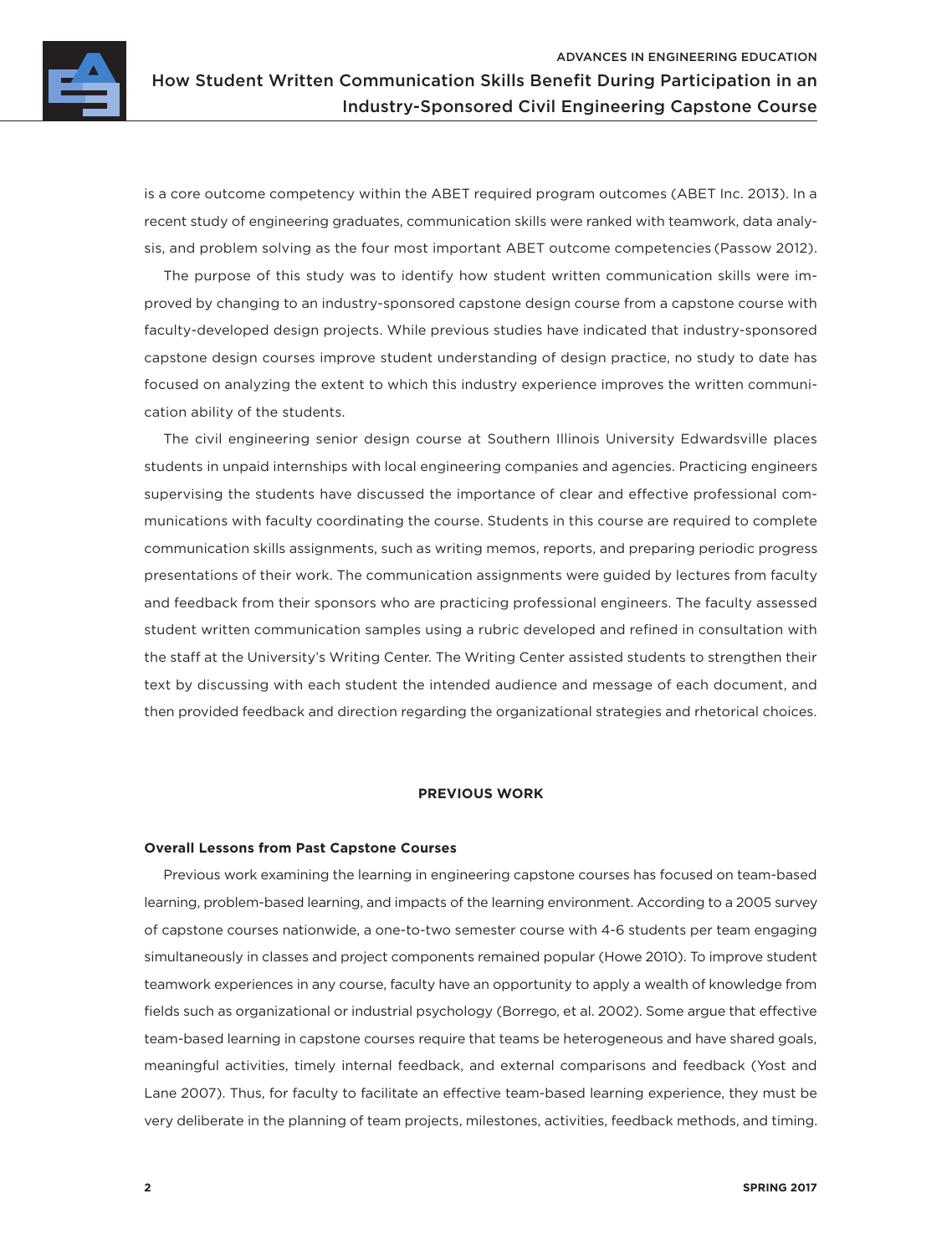

Other research has focused on problem-based learning approaches. One study, focusing on a structural engineering capstone course, found that a problem-based learning format required significantly more time due to the additional feedback for students, and that a team-building exercise could strengthen communication between student teams and the instructor (Quinn and Albano 2008). Problem-based learning has also been implemented into an entire civil engineering curriculum at the University of Colorado, reporting promising evidence for future pursuit (Chinowsky, et al. 2006). Some report that students gain twice the learning from problem-based learning compared to traditional lecture (Yadav, et al. 2011).

Several key studies examined the impact of the learning environment. Grulke et al. found that students in a professional and technologically-equipped workspace performed significantly better on technical content and communication than students asked to complete their project in available space in campus engineering buildings (Grulke, Beert and Lane 2001). Dinsmore et al. focused on how changing the student learning environment from traditional classroom lectures to a student team project changes declarative, procedural, or principled knowledge (Dinsmore, Alexander and Loughlin 2008). In this context, declarative knowledge includes understanding engineering terms such as cost-benefit analysis, procedural knowledge applies to understanding processes such as pavement design, and principled knowledge is being able to explain the concepts behind the design. This study examined an engineering design course using student teams guided by faculty. Although this course did improve declarative knowledge more than traditional lecture courses, the course change did not foster any improvements in the students' procedural or principled knowledge. These authors noted that the lack of improvement in principled knowledge is particularly distressing as it may disadvantage students entering industry. Perhaps to address this challenge to open-ended design courses, others found that including open-ended questions in junior-level lab courses could support capstone courses (Palmer and Hegab 2010).

The results from these previous studies indicate that team- and problem-based learning environments can improve declarative knowledge but require more faculty time. Further, changing the learning environment to a more-professional setting can also improve communication and help students connect key concepts of their principled knowledge. Thus, many engineering capstone design courses have investigated collaboration with local industry to sponsor team- and problembased student design projects.

#### **Lessons from Capstone Industry Projects**

There is a wealth of knowledge about challenges and best practices for industry-sponsored capstone design courses. These studies evaluate courses that include industry-supervised work, international projects, and multidisciplinary projects. [Table 1](#page-3-0) shows a compilation of industry-sponsored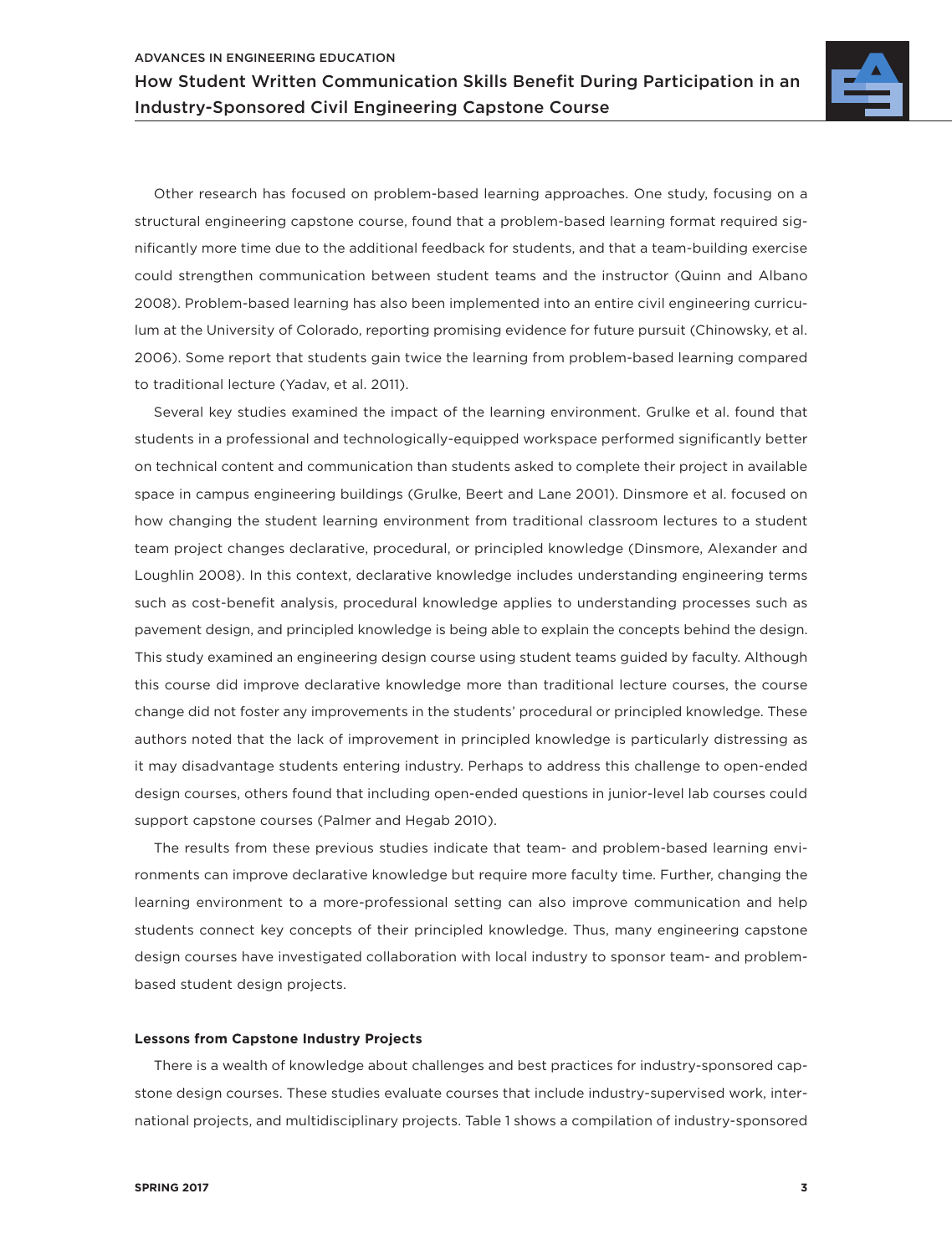

# Industry-Sponsored Civil Engineering Capstone Course

<span id="page-3-0"></span>

| Table 1. Industry-Sponsored Capstone Design Courses Including Civil Engineering Students. |
|-------------------------------------------------------------------------------------------|
|                                                                                           |

| School (source)                                                                                            |                | Program<br><b>Semesters</b> Enrollment | <b>Engineering</b><br>Discipline(s) | <b>Student</b><br><b>Group Size</b> | <b>Support from Industry</b><br><b>Sponsor</b>    |
|------------------------------------------------------------------------------------------------------------|----------------|----------------------------------------|-------------------------------------|-------------------------------------|---------------------------------------------------|
| <b>Brigham Young University (Nelson,</b><br>Hollenbaugh and Borup 2014)                                    | 2              | NR                                     | Civil                               | $3 - 4$                             | Project Idea, Mentoring,<br>and Funding           |
| <b>Calvin College (Brouwer, Sykes and</b><br>VanderLeest 2011)                                             | 2              | <b>NR</b>                              | Multidisciplinary NR                |                                     | Mentoring                                         |
| <b>Grand Valley State University (Pung</b><br>and Jack 2014, National Academy of<br>Engineering, AMD 2012) | 2              | <b>NR</b>                              | Multidisciplinary 6                 |                                     | Mentoring and Funding                             |
| <b>Harvey Mudd College (National</b><br>Academy of Engineering, AMD 2012)                                  | 2              | <b>NR</b>                              | Multidisciplinary 4-5               |                                     | Project Idea, Mentoring,<br>and Funding           |
| <b>Lake Superior State University</b><br>(Schmaltz, et al. 2001)                                           | 2              | 75                                     | Multidisciplinary 4-8               |                                     | Funding and Mentoring                             |
| <b>Lehigh University (National Academy</b><br>of Engineering, AMD 2012)                                    | 2              | 192                                    | Multidisciplinary NR                |                                     | Project Idea, Mentoring,<br>and Funding           |
| <b>Michigan Technological University</b><br>(National Academy of Engineering,<br><b>AMD 2012)</b>          | $4+$           | NR                                     | Multidisciplinary 15-70             |                                     | Mentoring                                         |
| <b>Purdue University (Drnevich 2005)</b>                                                                   | $\mathbf{1}$   | $30 - 100/$<br>semester                | Civil                               | $4-6$                               | Designing Course and<br>Providing Feedback        |
| <b>Stevens Institute of Technology</b><br>(Sheppard, et al. 2011)                                          | 2              | NR.                                    | Multidisciplinary 4-5               |                                     | Design Requirements,<br><b>Reviewing Progress</b> |
| (The) Ohio State University<br>(Allenstein, Whitfield and Rhoads<br>2012)                                  | 2              | 70-80                                  | Multidisciplinary 4-5               |                                     | Mentoring                                         |
| (The) Pennsylvania State University<br>(National Academy of Engineering,<br><b>AMD 2012)</b>               | $\overline{2}$ | NR                                     | Multidisciplinary NR                |                                     | Project idea, Assessment                          |
| Rowan University (Cleary and Jahan<br>2001)                                                                | 2              | 15                                     | Civil                               | $4 - 5$                             | Project Idea and<br>Mentoring                     |
| <b>United States Coast Guard Academy</b><br>(Jackson, et al. 2010)                                         | $\mathbf{1}$   | NR                                     | Civil                               | $3 - 5$                             | Funding and Mentoring                             |
| University of Arizona (Lopez,<br><b>Aronson and Carstensen 2008)</b>                                       | 2              | 300                                    | Multidisciplinary 3-6               |                                     | Project Idea, Mentoring,<br>and Funding           |
| <b>University of Florida (Stanfill and</b><br><b>Rigby 2014)</b>                                           | 2              | NR                                     | Multidisciplinary "small"           |                                     | Mentoring                                         |
| <b>University of Idaho (National</b><br>Academy of Engineering, AMD 2012)                                  | 2              | NR                                     | Multidisciplinary NR                |                                     | Project Idea, Mentoring,<br>and Funding           |
| <b>University of Kentucky (Yost and</b><br><b>Lane 2007)</b>                                               | $\mathbf{1}$   | ${\rm NR}$                             | Civil                               | $4 - 6$                             | Project Idea and<br>Mentoring                     |
| <b>University of Minnesota Duluth</b><br>(Saftner, et al. 2013)                                            | $\mathbf{1}$   | NR                                     | Civil                               | 4                                   | Project Idea, Mentoring,<br>and Assessment        |
| <b>Wentworth Institute of Technology</b><br>(Duggan, Davidson and Anderson 2012)                           | $\overline{c}$ | NR                                     | Civil                               | 5                                   | Mentoring, Project<br>Reviewing                   |
| Western Michigan University (Aktan,<br>Polasek and Phillips 2011)                                          | $\mathbf{2}$   | NR                                     | Civil                               | $3-4$                               | Funding, Guidance, and<br>Mentoring               |
| $(NR = not reported in reviewed publication)$                                                              |                |                                        |                                     |                                     |                                                   |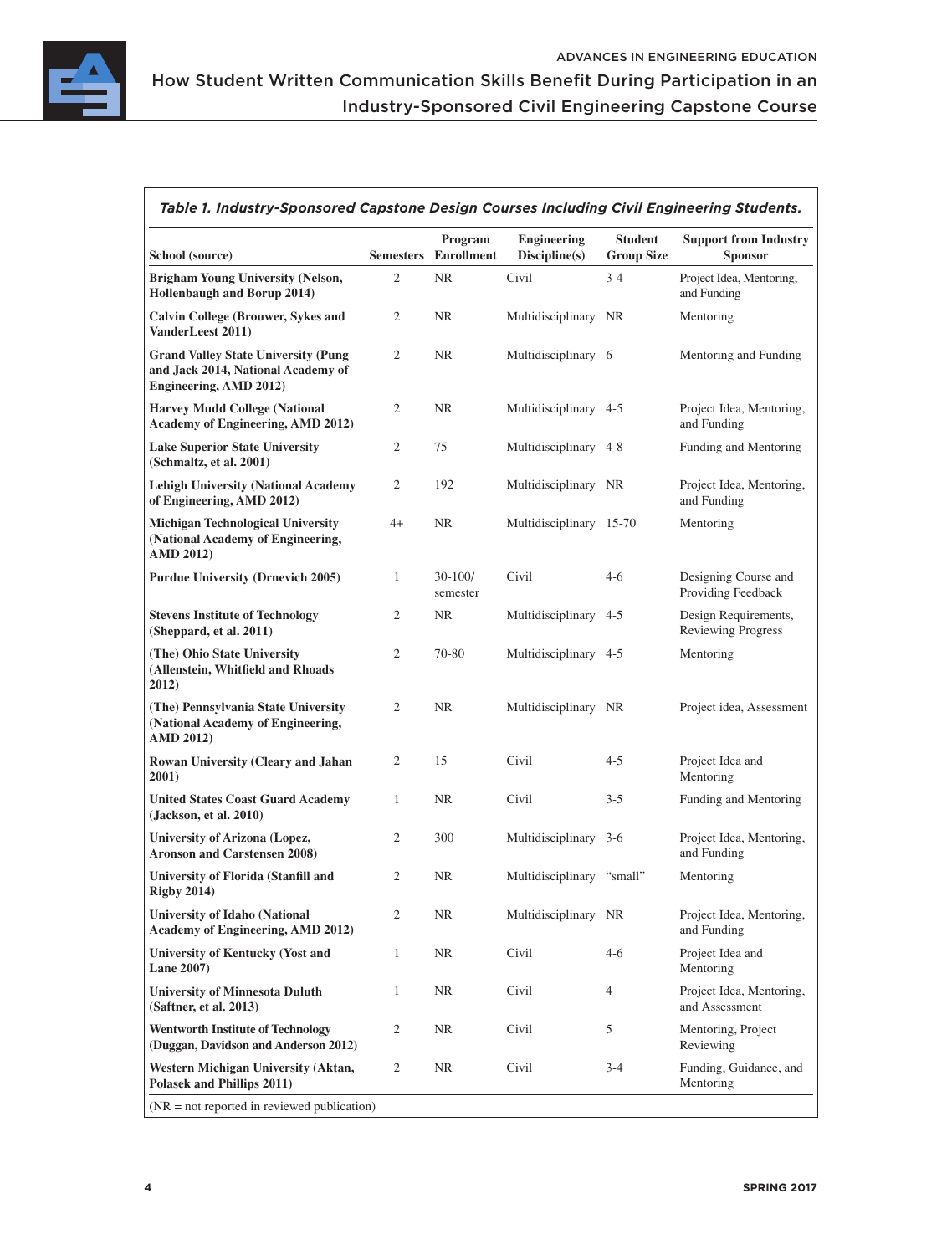#### ADVANCES IN ENGINEERING EDUCATION

How Student Written Communication Skills Benefit During Participation in an Industry-Sponsored Civil Engineering Capstone Course



capstone design courses that include Civil Engineering students, either separately or in a multidisciplinary project. The authors note that this compilation is not exhaustive; rather, it shows a sample of Civil Engineering programs that have published journal or conference papers about their industrysponsored capstone course findings.

The University of Kentucky's capstone course includes projects in coordination with local industry. During this project, students learned more about the real-world management of a project, how to work with clients and senior engineers, and how the design process fits within the larger framework of the business world and the local community. Although scheduling and coordination were noted as significant challenges, the largest challenge to this program was selecting projects that were the correct scope and timing for each semester's students (Yost and Lane 2007).

Other studies have focused on the benefit of local industry feedback. In particular, industry partners in engineering design courses can help evaluate student competency gaps (Ingalsbe and Godbey 2005, Barnett and Burtner 2003, Davis 2004). One method of identifying these gaps is through before and after surveys focused on identifying the technical skills required of new graduates (Ingalsbe and Godbey 2005). Ingalsbe and Godbey state that, "the capstone course experience provides a pivotal opportunity for employers, educators, and students to share opinions concerning the strengths and opportunities for improvement in the program" (Ingalsbe and Godbey 2005, p2). Including industry in student engineering design courses requires more faculty time to coordinate projects and poses challenges to identifying appropriate projects. To address these challenges, some programs chose only to involve industry members as mentors for faculty-developed projects (Akili 2010) and both students and sponsors prefer a one-semester course (Griffin, Griffin and Llewellyn 2004). Studies have shown that multiple types of industry participation and feedback all can provide a positive value to both students and departments. Specifically, research indicates that industry-sponsored capstone projects can improve student team-work skills (Steinlicht and Garry 2014), and communication skills (Goulart 2014, Paretti 2008) (to be discussed in the next subsection), in addition to the technical content of their design project.

Several schools use international senior design projects to expose students to the global impact and reality of engineering design. The Rose-Hulman Institute of Technology (Aidoo, et al. 2007), Purdue (Richardson and Blackwell 2010), Florida State (Ordonez, et al. 2006), and Villanova University (Dinehart and Gross 2010) have offered an international senior design project, several that coordinated with Engineers without Borders. International experience can benefit students by introducing them to international design codes and by providing experience in the global work force and with industry partners (Aidoo, et al. 2007). Additionally, the students sometimes get a chance to work on a project under extreme financial constraints due to the client being from a rural area in a developing country (Dinehart and Gross 2010). Challenges can include student adaptation to new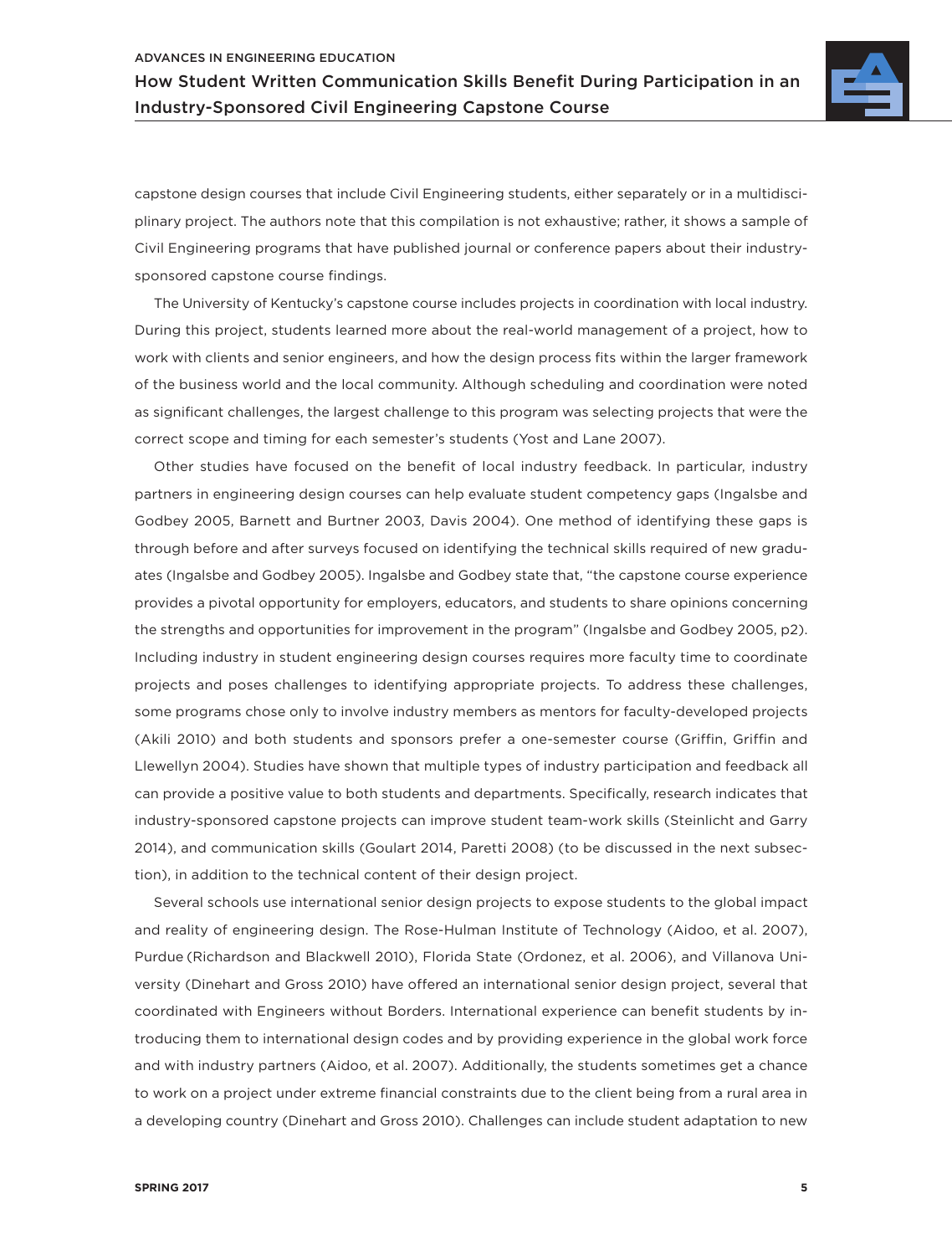

learning and cultural environments, access to local design codes (Aidoo, et al. 2007), keeping regular team communication, and finding industry partners with adequate time (Ordonez, et al. 2006). Best practices include providing students with more than two weeks to decide on participation, requiring regular web-camera (or similar) communication with international team members, and expanding teams to include multidisciplinary components (Ordonez, et al. 2006).

Several other studies have focused on the impact of multidisciplinary design courses, where multi-disciplinary is considered involving more than one engineering department. Multidisciplinary engineering senior design projects exist at many universities in many varieties, see [Table 1.](#page-3-0)

Specifically, several universities offer a multidisciplinary, industry-sponsored, capstone design course. Because this type of course integrates students from across disciplinary boundaries, equitably assigning qualified students to preferred projects becomes a challenging task. To reduce the time required to make the teams, some developed software to match student qualifications, abilities (GPA), and desires with the existing pool of projects, thus creating equally matched teams. The software allowed instructors to save a significant amount of time, albeit their involvement is still critical to ensure a quality final team selection (Lopez, Aronson and Carstensen 2008). Others have noted that the best teams have been made using a blend of instructor decisions and student self-selections (Ferguson and Sanger 2011).

Despite differing disciplines, program sizes, and course designs, this review of industry-sponsored engineering capstone design courses reveals several key themes. First, the arrangement of student teams and the timing of industry participation can be challenging and time-consuming. Next, students learn both technical and soft skills as a result of industry-sponsorship of these projects. Also, including multiple disciplines and countries can increase student learning, but may pose unique challenges as well.

#### **Previous Work on Communication Skills in the Engineering Curriculum**

There exists broad agreement that communication is important to foster in engineering students (Plumb and Scott 2002). Prior practice was to emphasize engineering communication skills in a single technical writing course (Pappas, et al. 2004). More recent evidence suggests a trend towards increasing emphasis of communication across the curriculum (Ford and Riley 2003, Troy, et al. 2014), but common challenges include lack of resources (Leydens and Schneider 2009) and lack of faculty motivation (Troy, et al. 2014). These studies have frequently examined either written communication or verbal communication.

Although evidence suggests that student improvement in written communication requires inclusion throughout the curriculum, instructional design of those assignments (Yalvac, et al. 2007) and instructor interactions with students (Paretti 2008) are just as important. Several studies suggest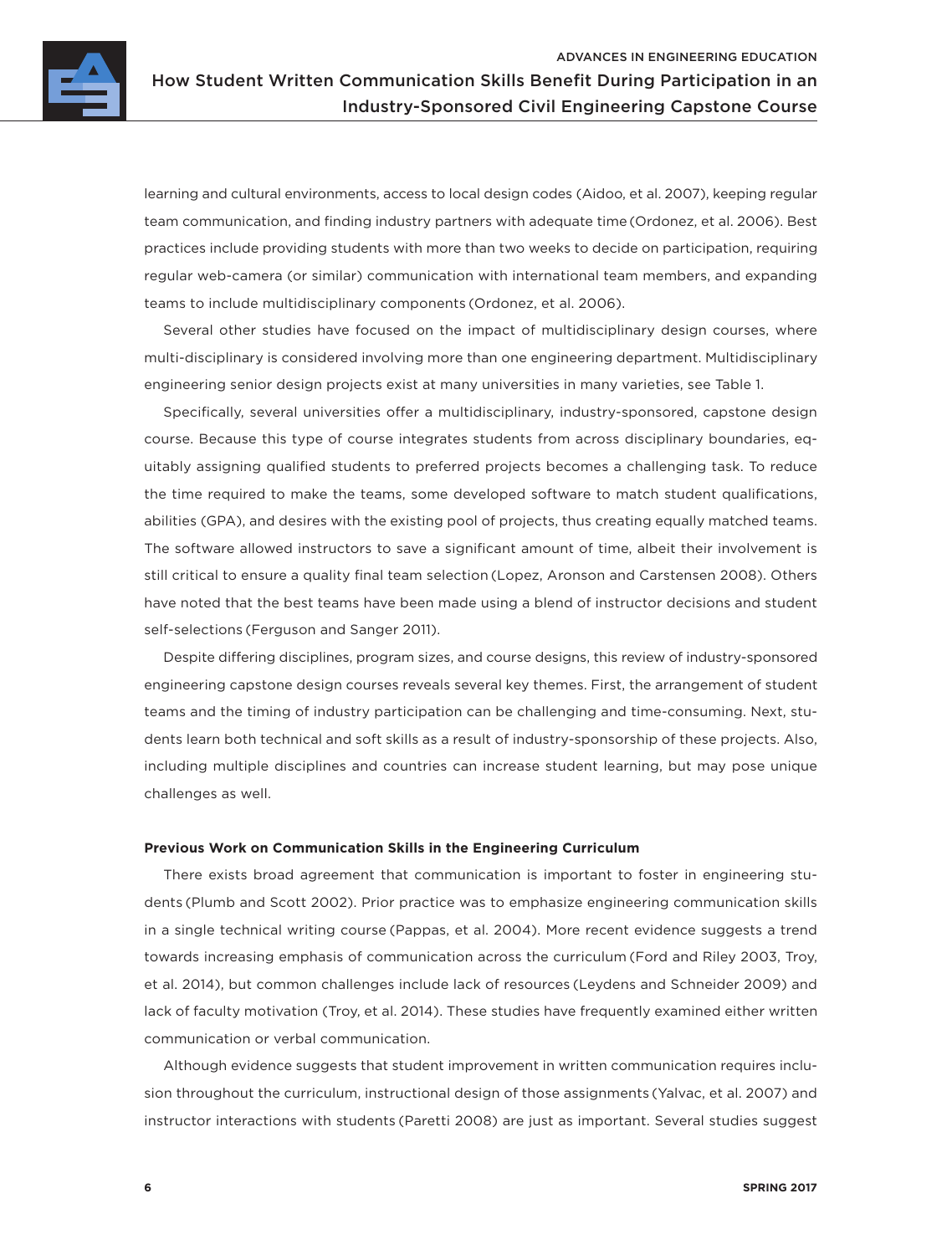#### ADVANCES IN ENGINEERING EDUCATION

How Student Written Communication Skills Benefit During Participation in an Industry-Sponsored Civil Engineering Capstone Course



using portfolios to help students improve their writing in both engineering courses (Milke, et al. 2013) and communication courses (Johnson 2006).

Recent work also suggests that using behavioral-driven-development in capstone courses could improve project-team communication (Goulart 2014). Others echo these findings, noting the importance of deliberate and well-constructed activities for faculty-student interaction to improve student presentation abilities (Paretti 2008).

Despite the breadth of previous research on engineering student communication and industrysponsored capstone projects, no evidence has addressed the question of *how* student writing skills are improved during an industry-sponsored capstone course. The following sections describe the method applied and the findings indicated by the results.

#### **Background on the Case Study Course**

The civil engineering capstone design course at Southern Illinois University Edwardsville was developed as a direct expression of the needs of local employers through discussions at the Department's Industrial and Professional Advisory Committee meetings. In these meetings it was clear that students would benefit from a required onsite engineering experience that was supervised by practicing engineers.

Previously, the senior design course had been a catch-all for university and ABET assessment needs. The civil engineering capstone design course was used to not only provide engineering students with a capstone design experience, but also to satisfy the university requirement of a culminating senior experience that could be used to assess the performance of seniors regarding the departmental and university objectives.

As ABET continues to revise engineering accreditation criteria, the capstone course has become an ideal source of assessment for almost all of the departmental outcomes. Outcome assignments, wherein departmental expectations for student performance were evaluated on a student-by-student basis, were added to the course. These assignments were originally given to every student each semester, but the frequency was eventually changed to assess each outcome only every two years based on recommendations from ABET(Rodgers 2002). Based on the current Civil Engineering Program Criteria (ABET Inc. 2013), and the eight-year cycle of updates proposed by the American Society of Civil Engineering(Estes and Lenox 2014), the level of assessment will remain constant for the foreseeable future.

Thus, there was a challenge in introducing significant industry involvement in a course that had frequent assignments and rigorous assessment requirements. It became clear to the coordinating faculty that a hands-off internship would not satisfy the needs for ABET assessment. There would need to be direct faculty involvement in the course, with faculty still providing some supervision in order to help coordinate an active assessment schedule.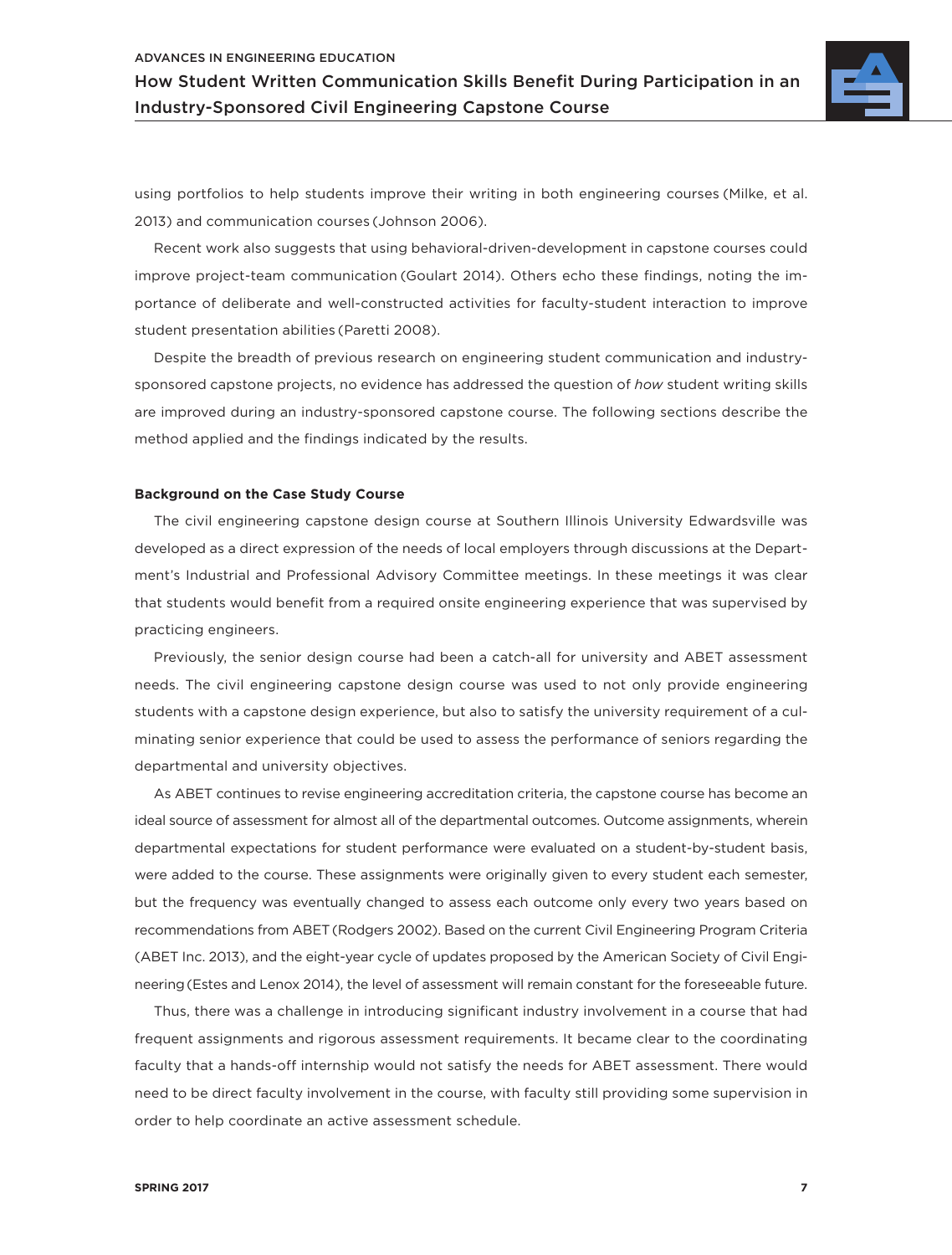

#### **Project Guidelines for the Industry-Sponsored Senior Design Course**

Students in the course are all seniors, most in their final semester, and thus have completed considerable academic studies. In order to avoid unevenly matched teams, faculty follow best practices (Ordonez, et al. 2006) to divide students into groups of one to four based on their interest (environmental/water resources, geotechnical, structural, or transportation engineering), faculty knowledge of past student performance, and anticipated projects proposed by industry partners. The student project focuses in predominantly one specialization in Civil Engineering, providing students with more depth than multidisciplinary projects and allowing flexibility for placement of students at real-world consulting firms and public agencies. Multidisciplinary group work required by the ABET outcomes is covered elsewhere in the program. An appropriate group is sent to work at the job site or office of an industry sponsor company/agency three hours, most weeks of the semester. The course studied herein was three credits during one semester. Although other schools require 100 hours of industry-sponsored work (Ingalsbe and Godbey 2005), this program required 24 hours of industry-supervised project work at host company/agency offices and 30 hours of faculty-supported project work on campus to account for assessment tasks and other assignments.

It is not required that the students be paid. The onsite experience they receive partially counts towards their requirements for completing the course CE 493 Engineering Design. The following four guidelines encompass the expectations for the industry-sponsored portion of the course.

- 1. **Appropriate project selected:** The project selection is coordinated with a contact person at the host company/agency, at least a month before the start of the semester. Projects need to have a significant deliverable at the end of the 15-week semester so that the students can write a report on their work and make a presentation at the university.
- 2. **Student Mentoring:** During at least 30 minutes of the three hours that students work in the host company/agency office a supervising engineer (licensed professional engineer (PE) or structural engineer (SE)) needs to be available to answer the students' questions. A name and contact information are necessary so the faculty and students can keep in touch as needed. The host company/agency will take the lead in guiding each student group through their design project.
- 3. **Workspace:** Students need to be provided workspace (desk, conference table, etc.) at the host company/agency for their three hour office attendance sessions. Space, computers, and software are available on campus during regularly-scheduled class periods.
- 4.**Reference material:** Students need to have access to necessary design references and other pertinent information for the project, while in the host company/agency office. The faculty maintain a library of common references available to students in the classroom. Additional references are also available from other faculty members' libraries.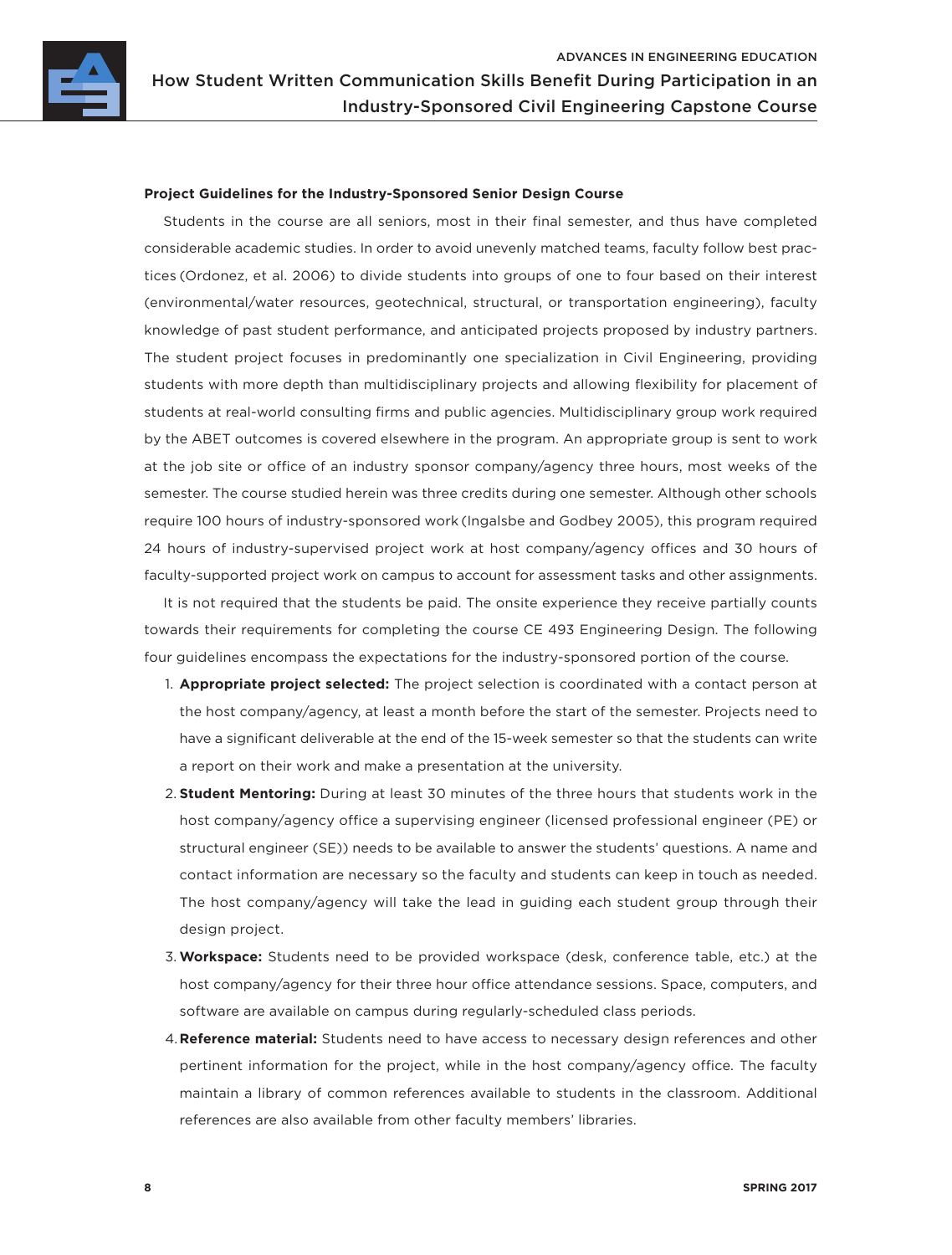

In addition to the three hour sessions the students spend in the office of their engineering host company/agency, they are required to attend class and keep the faculty informed of their progress. Most semesters, the class meets during two 50-minute periods and their schedule has a three-hour block on Fridays. The time on Fridays is used for meeting host companies/agencies, working in their groups, or making progress presentations. During class periods, different topics are covered. A team-building exercise is included to help foster open communication within groups and with the faculty, as recommended by previous research (Quinn and Albano 2008). Students are also required to turn in progress memos and run mock client meetings with course faculty. Although most students are members of student chapters of professional organizations, one course requirement is to attend a professional meeting, meet local PEs, and write a memo about the experience. Because student learning occurs largely outside of the classroom (Strauss and Terenzini 2001), these meetings introduce students to topics presented from an industry perspective. Additionally, students often identify job leads and maintain the Department's visibility.

The requirements for memos and mock client meetings provide students with timely feedback on their project progress. Some suggest that requiring students to turn in memos reporting their progress can reduce the amount of work left until the deadline (Moor and Drake 2001). In addition, the mock client meetings reinforce the deadline expectations, provide an opportunity for students to present their progress, discuss key challenges, and receive instant feedback on their progress and plans.

All of the faculty working with the students are licensed PEs or SEs and are able to help them with some of the engineering questions that arise while they are away from their host company/ agency office. Also, the University has some resources that might not be readily available in some office locations (e.g., research laboratories, instrumentation, and finite element programs) that can be used to further investigate questions that arise.

Some companies have identified excellent student projects, yet there were proprietary or confidentiality concerns. To address these challenges, presentations and reports were authored for "faculty eyes only." Otherwise, presentations are open and reports may be used for accreditation purposes.

Before changing the course to industry-sponsored, projects were developed by faculty, and they usually included components of real world projects that were future endeavors. However, to make the projects interdisciplinary – covering environmental/water resources, geotechnical, structural, and transportation engineering aspects, they often were weak or unrealistic in at least one area. Occasionally external clients would talk to the class, or local design companies would consider the findings in their future design. However, the new format provides students the opportunity to work on current projects, experience common changes that take place in the design process, and possibly see the constructed products of their design in the near future. The projects used during the industry-sponsored semesters were varied and examples are summarized in Table 2.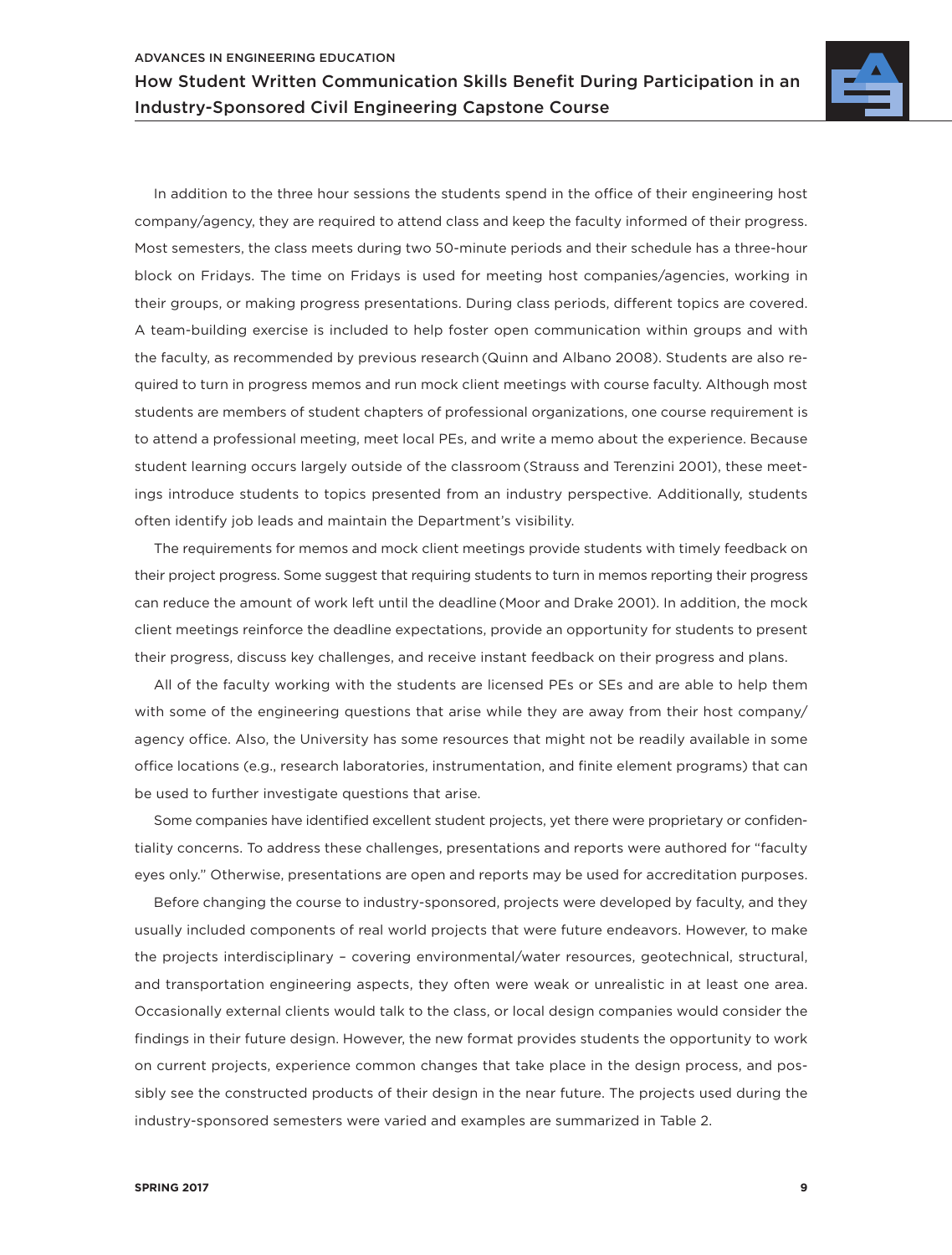

Industry-Sponsored Civil Engineering Capstone Course

| Engineering<br><b>Discipline</b>         | <b>Projects</b>                                                                                                                                                                 |
|------------------------------------------|---------------------------------------------------------------------------------------------------------------------------------------------------------------------------------|
| Environmental/<br><b>Water Resources</b> | Sewer line to replace septic systems, Site remediation, Trouble-shooting operational issues at a<br>wastewater treatment plant, Water supply system for a village in Guatemala. |
| <b>Structural</b>                        | Historical building truss analysis, Parking garage renovation, New bridge designs, New building<br>designs, and Trail bridge design.                                            |
| <b>Transportation</b>                    | Interstate interchange designs, Great Streets designs, Bike trail design, Parking lot designs, and<br>Rural intersection realignment.                                           |
| Geotechnical                             | Site improvements for a "big box store" parking lot.                                                                                                                            |

# **STUDY METHODS**

To evaluate student written communications, the authors employed student surveys, followed by assessment of student writing samples with a rubric. The students were surveyed two semesters before (n = 45 students) the implementation of industry-sponsored capstone design projects and seven semesters afterwards (n = 131 students). The student survey sought to identify how the industry-sponsored course helped them improve and in what areas.

After finding evidence that student-reported written and verbal communication skills significantly improved with industry sponsorship (p-value=0.0078, see the next section for details), the faculty who taught the course discussed and agreed that they saw no change in the verbal communication abilities of students before and after changing the course format to include industry sponsorship. Instead, the researchers chose to study the changes in written communication skills in an industrysponsored capstone course. During this study, researchers collected and analyzed writing samples during two semesters (fall 2013 and spring 2014) with industry-sponsored projects (n = 28). Because the authors wanted to ensure that the developed rubric was founded on established pedagogy on the assessment of writing, the faculty worked with the staff at the university writing center to select a rubric to evaluate student writing samples. Because the faculty were each practicing engineers before their careers in academia and because of their continued relation with industry partners, no further review was solicited for the rubric. The authors collected samples at the beginning and end of each course for two semesters. The rubric chosen illustrates a clear method of making the assessment process efficient. However, as rubric design can often be a complicated and tedious endeavor, many rubrics only establish performance criteria. Yet, Wolf and Stevens (2007) state that "the best rubrics include another step in which each of the cells in the matrix contains a description of the performance at that level" (n.p.). Therefore, the rubric chosen by the authors focused on clear, measurable goals that articulated the desired learning outcomes. With these outcomes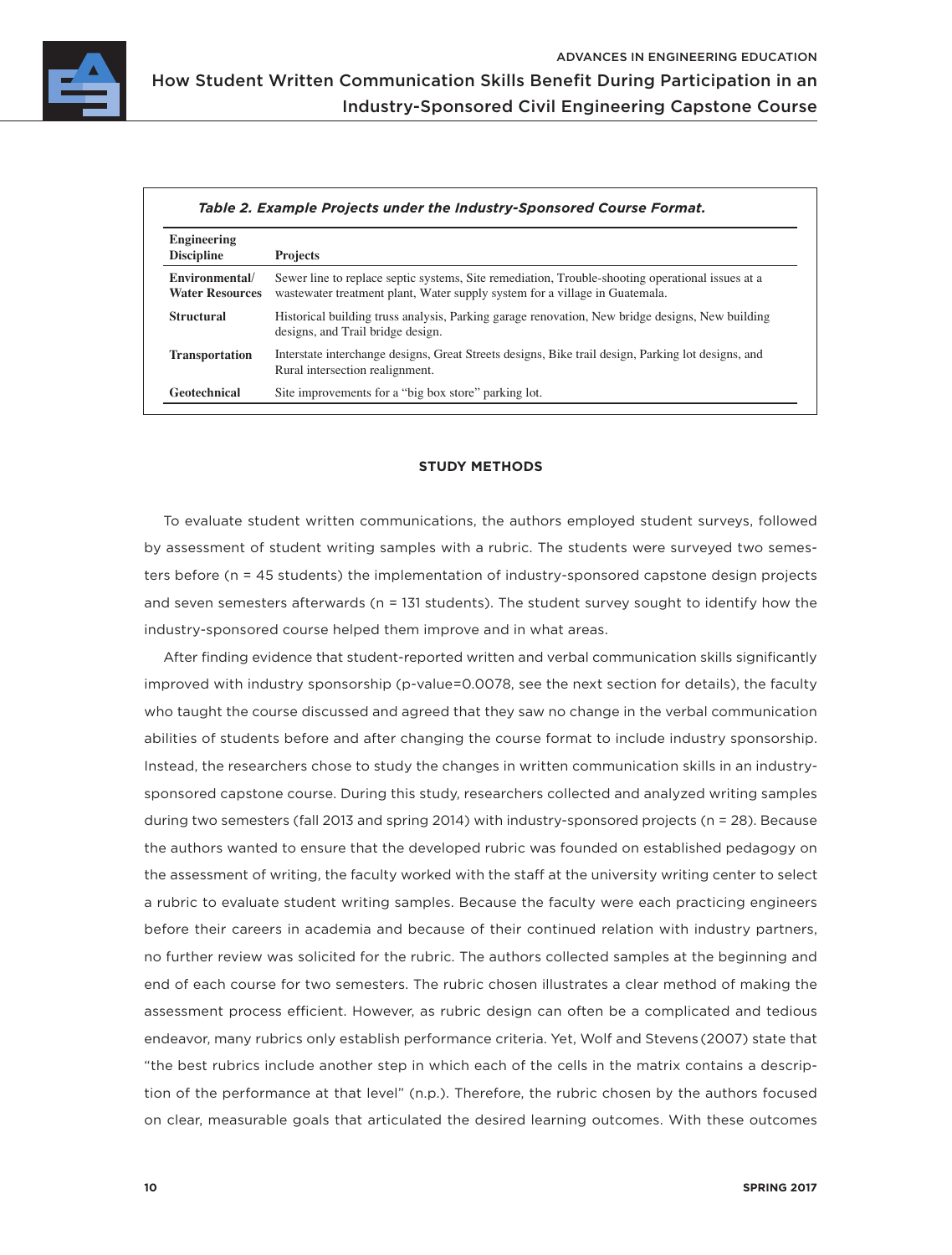<span id="page-10-0"></span>

|                    |              | Unacceptable                                                                                   | <b>Novice</b>                                                                    | Competent                                                                                           | Proficient                                                                                                                   |
|--------------------|--------------|------------------------------------------------------------------------------------------------|----------------------------------------------------------------------------------|-----------------------------------------------------------------------------------------------------|------------------------------------------------------------------------------------------------------------------------------|
| <b>Points</b>      | Grammar      | $\overline{0}$                                                                                 | 0.2                                                                              | 0.4                                                                                                 | 0.6                                                                                                                          |
| <b>Description</b> | and Spelling | Three or more typos<br>or unacceptably<br>written                                              | Two typos/<br>errors or<br>unprofessionally<br>written:<br>distracting errors    | No more than<br>one typo/error<br>and somewhat<br>professional;<br>quality grammar<br>and mechanics | No grammatical errors<br>or typos were present,<br>professionally written<br>illustrating a clear<br>command of the language |
| <b>Points</b>      | Content      | $\mathbf{0}$                                                                                   | 0.27                                                                             | 0.53                                                                                                | 0.8                                                                                                                          |
| <b>Description</b> |              | The content<br>lacks a clearly<br>developed argument;<br>unacceptable support<br>with examples | Several items<br>unaddressed in<br>the argument,<br>requires further<br>examples | Minor items<br>could use<br>improvement,<br>but overall<br>acceptable                               | Clearly developed<br>argument that addresses<br>the purpose of the memo,<br>Supported topic using<br>examples                |
| <b>Points</b>      | Organization | $\mathbf{0}$                                                                                   | 0.2                                                                              | 0.4                                                                                                 | 0.6                                                                                                                          |
| <b>Description</b> |              | Confusing, no logic,<br>organization lacks,<br>difficult transitions                           | Moderate<br>support/logic,<br>transitions and<br>organization                    | Good evidence/<br>logic, support,<br>transitions and<br>organization                                | Excellent show of logic,<br>evidence and support,<br>well organized, excellent<br>transitions, message flows                 |

identified the authors were able to assess each writing sample accurately and measure the various performance levels equally across all samples.

Work found in Dannelle Stevens and Antonia Levi's book *Introduction to Rubrics: An Assessment Tool to Save Grading Time, Convey Effective Feedback, and Promote Student Learning* (2005), guided the selection of the rubric, see [Table](#page-10-0) 3. Although it was actually a hybrid of a variety of rubrics, through various discussions it seemed to best illustrate our desired evaluation criteria. Much like in Alaimo, Bean, Langenhan and Nichols (2009) this rubric contained clear criteria that produced data on which the authors could quickly evaluate and use in their respective data sets. The points in the rubric add to a maximum of two so that the five writing assignments would sum to 10 points of the course grade. The faculty teaching the course during this analysis agreed on the distribution between the three categories, based on their experience as licensed PEs. Informed consent documents were reviewed by the students and participation in no-way impacted grading. The writing samples from the students who did not consent were graded by the same faculty member with the same rubric as other students, but not included in the study data set.

The last part of the analysis included statistical tools and hypothesis testing. Most tests evaluated student responses and performance before and after the course. Other tests compared the student responses between those completing a faculty-led senior design project verses an industry-sponsored project. A paired t-test helped differentiate between student writing performance before and after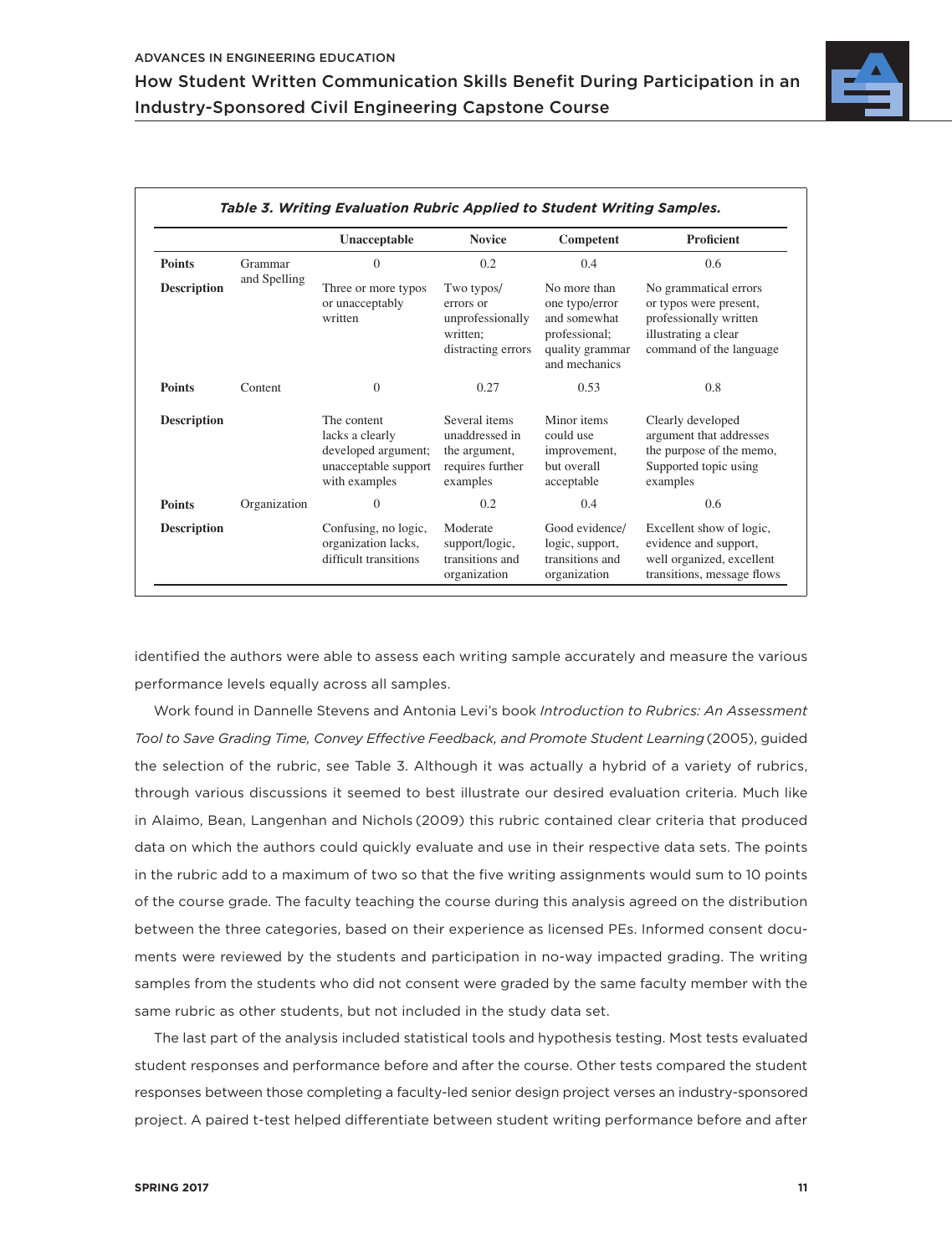

Industry-Sponsored Civil Engineering Capstone Course

an industry-sponsored senior design project. Additionally, a Wilcox ranked sum test was used to compare the before and after performance of students across semesters. This statistical tool was chosen because of the varying sample sizes between semesters (Keller 2005).

## **ANALYSIS, FINDINGS, AND DISCUSSION**

To assess the impact of the change to industry-sponsored projects, faculty used surveys of students and employers. The student survey was conducted two semesters before industry-sponsored projects were introduced (fall 2008 and spring 2009) and seven semesters after, fall 2009 to fall 2012; not including summers. Different students enrolled in the course each semester and none repeated. Details about the survey development and initial application are described by the authors' previous paper, (Fries, Cross and Morgan 2010). Student enrollment averaged 20 across all semesters and the response rate was nearly 100% for all exit surveys.

Other researchers have consistently found that students over-estimate their abilities (Yadav, et al. 2011, Lundeberg and Mohan 2009) particularly on exit surveys (Milke, et al. 2013). The before-andafter comparison chosen for this study identifies the relative difference (between before and after) in these ratings and helps normalize the ratings to address this issue of over-estimating. Additionally, because there was a larger sample size for the "after" sample, using statistics helps address this uncertainty. The students reported a significantly higher response to the statement, "I improved my written and oral communication skills as a result of this course." Although the before and after samples both included more than 30 responses, the sample sizes were not equal. Thus, researchers employed a z-test for two sample means, then the Wilcox Rank Sum Test to find a p-value and evaluate the possibility that the ratings were higher after the implementation of the industry-sponsored course format (one-tailed test). As shown in [Table](#page-12-0) 4, the interpretation of the statistics indicates overwhelming evidence of a significant increase in student ratings. Note that the mean ratings corresponded to Likert survey responses as follows: 5 = strongly agree, 4 = agree, 3 = neither agree nor disagree, 2 = disagree, and 1 = strongly disagree.

The survey also asked students to respond to the statements, "I have learned something about Civil Engineering as a result of this course," "I improved my abilities to identify and address problems using civil engineering techniques," and "I now have a more-clear idea of the roles civil engineers play in the public and private sectors." Similarly to the analysis shown in Table 4, the researchers used a z-test for two sample means and the Wilcox Rank Sum Test to analyze the responses. As shown in Tables 5-7, student responses were significantly higher to these questions after industrysponsorship was implemented into the course. A review of these statistics demonstrated that variance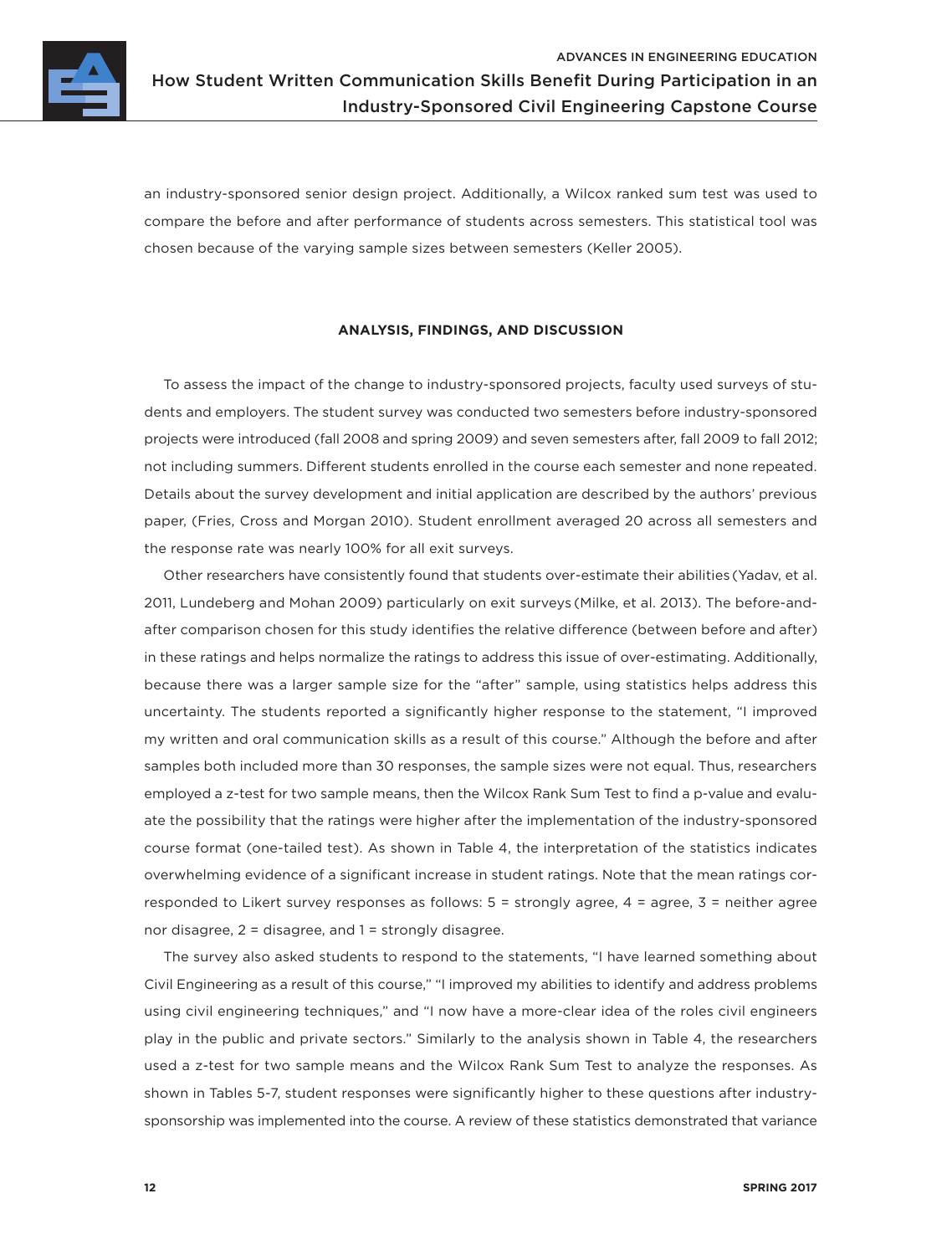

<span id="page-12-0"></span>

| written and oral communication skills as a result of this course" |               |       |  |  |
|-------------------------------------------------------------------|---------------|-------|--|--|
|                                                                   | <b>Before</b> | After |  |  |
| Mean                                                              | 4.053         | 4.561 |  |  |
| <b>Variance</b>                                                   | 1.240         | 0.352 |  |  |
| <b>Observations</b>                                               | 38            | 130   |  |  |
| <b>Hypothesized Mean Difference</b>                               | $\Omega$      |       |  |  |
| z-Statistic                                                       | $-2.421$      |       |  |  |
| <b>Wilcox Rank Sum Test P-value</b>                               | 0.008         |       |  |  |

was almost always higher in the "before" data set, likely because the sample size was smaller than the "after" data set.

The authors note that the exit surveys also asked students to rate if, "… this course has been effective at making me a better civil engineer," and if "This course has increased my interest in Civil Engineering." The average responses to these questions were all higher after the implementation of the industry-sponsored projects, but none of the increases were statistically significant ( $\alpha$ =0.05).

To deepen understanding of a students' possible improved written and oral communications, the authors investigated which components of their communication were improving with industrysponsored capstone projects. The summarized results from the technical writing sample evaluations from civil engineering industry-sponsored projects are shown in [Figure 1](#page-14-0), where before indicates the student performance at the beginning of the semester and after indicates the end of the semester. Note that the response performance has been normalized, between zero and one, in each category. As indicated, student performance significantly improved in grammar and spelling and organization. Yet, the average improvement in student writing sample content was not statistically significant. The authors do note that grammar and spelling, and writing organization all relate to professionalism.

| something about Civil Engineering as a result of this course" |                |       |  |  |
|---------------------------------------------------------------|----------------|-------|--|--|
|                                                               | <b>Before</b>  | After |  |  |
| Mean                                                          | 4.333          | 4.648 |  |  |
| <b>Variance</b>                                               | 0.499          | 0.230 |  |  |
| <b>Observations</b>                                           | 45             | 131   |  |  |
| <b>Hypothesized Mean Difference</b>                           | $\overline{0}$ |       |  |  |
| z-Statistic                                                   | $-2.781$       |       |  |  |
| <b>Wilcox Rank Sum Test P-value</b>                           | 0.003          |       |  |  |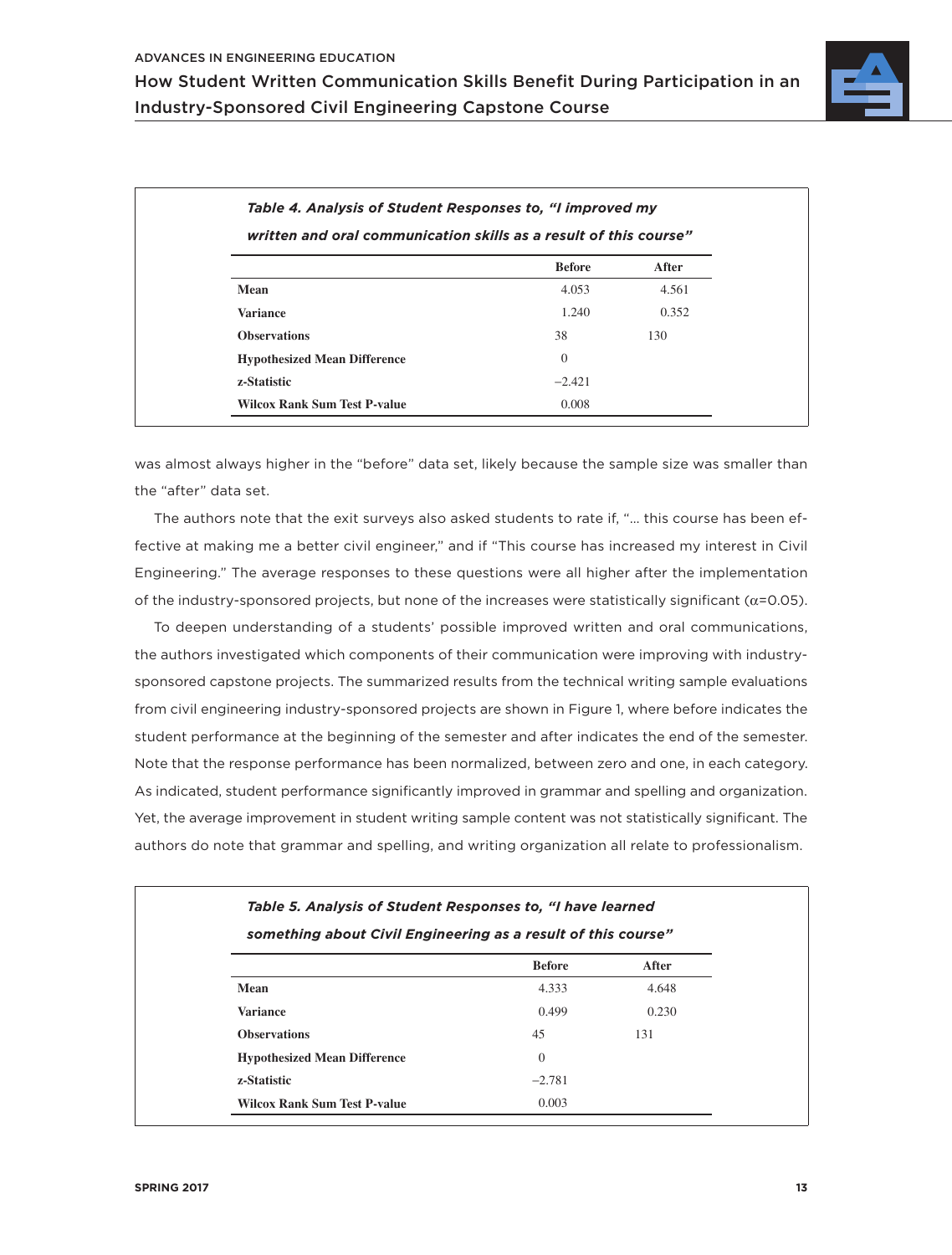

|                                     | <b>Before</b>  | After |
|-------------------------------------|----------------|-------|
| Mean                                | 4.178          | 4.488 |
| <b>Variance</b>                     | 0.240          | 0.256 |
| <b>Observations</b>                 | 45             | 131   |
| <b>Hypothesized Mean Difference</b> | $\overline{0}$ |       |
| z-Statistic                         | $-3.640$       |       |
| <b>Wilcox Rank Sum Test P-value</b> | 0.001          |       |

# **Capstone Course**

Further analysis of the student writing performance focused on each writing metric for each student individually. Because the sample sizes were less than 30, researchers used the t-test to identify a t-statistic. Next, because each student was evaluated at the beginning and end of the semester and because the data was ordinal, a Wilcox Signed Rank Sum Test was applied to evaluate the matched pairs (Keller 2005). The improvement of student spelling and grammar varied between semesters. Based on the T-test results, shown in [Table 8,](#page-14-1) there was statistical evidence of improvement each semester. Combining the results for both semesters suggests overwhelming evidence (p=0.0004) of improved performance in this category. Note that a score of 0.5 indicated full credit for the category of "grammar and spelling" and an increase of 0.05 represents a 10% improvement.

Evaluating student writing performance with respect to the content that they chose to include revealed some differences between the semesters, but with the same overall result as [Figure 1.](#page-14-0) The analysis results are displayed in Table 9 and reinforce that the difference in student before-and-after performance was not always significant. For example, students during the fall 2013 semester did

|                                     | idea of the roles civil engineers play in the public and private sectors" |       |  |  |
|-------------------------------------|---------------------------------------------------------------------------|-------|--|--|
|                                     | <b>Before</b>                                                             | After |  |  |
| Mean                                | 4.053                                                                     | 4.488 |  |  |
| <b>Variance</b>                     | 0.484                                                                     | 0.256 |  |  |
| <b>Observations</b>                 | 38                                                                        | 130   |  |  |
| <b>Hypothesized Mean Difference</b> | $\theta$                                                                  |       |  |  |
| z-Statistic                         | $-2.931$                                                                  |       |  |  |
| <b>Wilcox Rank Sum Test P-value</b> | 0.002                                                                     |       |  |  |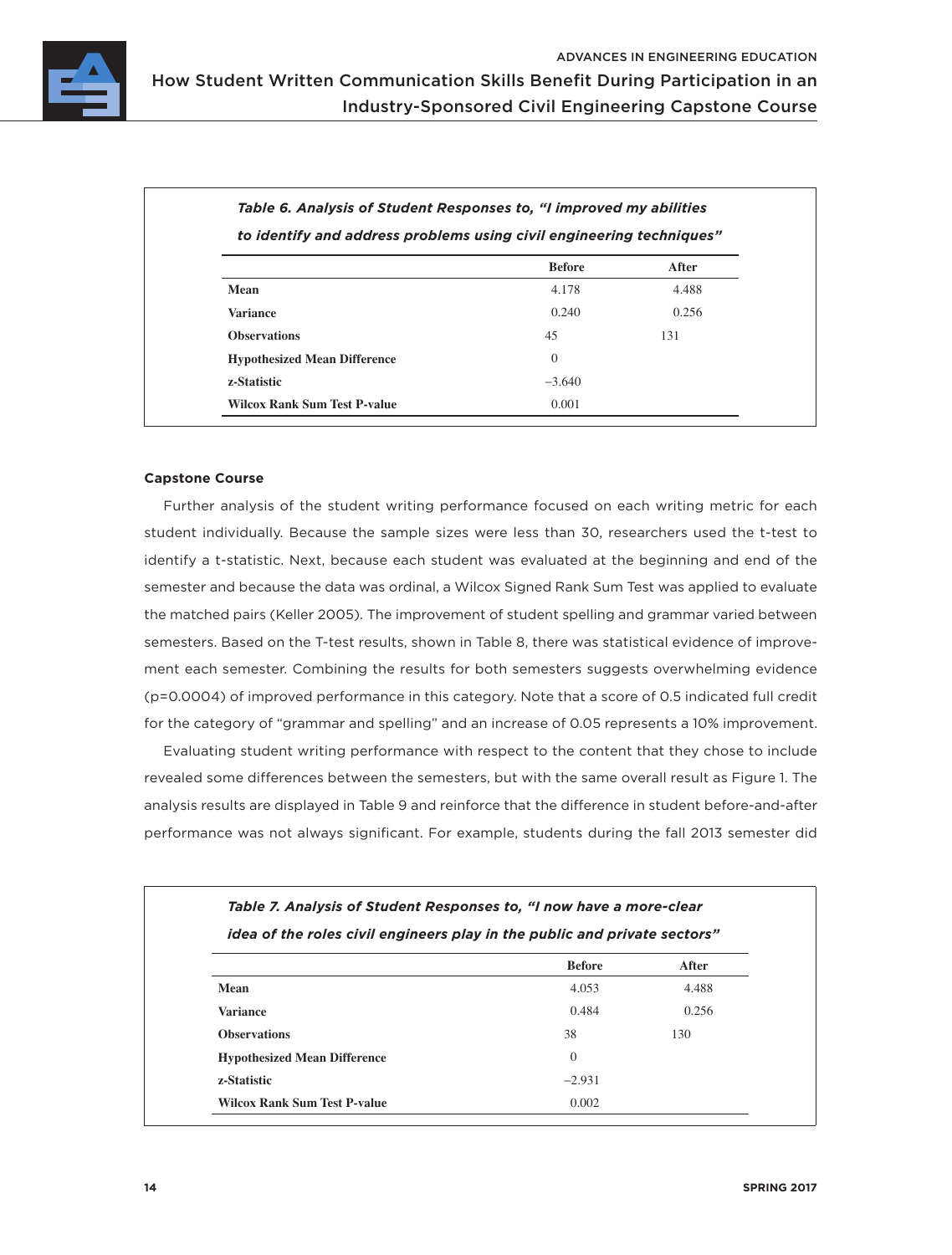



<span id="page-14-0"></span>significantly improve the content in their writing, but not in the subsequent semester. Also, combining both semesters suggests that there was no evidence for improvement. Qualitative review of the student performance suggests that they performed well both before and after. Note that the category of content had a maximum score of 0.8 and that a negative improvement indicates a decrease in performance.

Finally, the authors conducted analysis of student performance organizing their writing. The results indicated a rather consistent performance improvement across the two semesters. When combined, the results provide overwhelming statistical evidence (p=0.0002) that students improved these skills, as shown in Table 10.

<span id="page-14-1"></span>

| <b>Performance in Grammar and Spelling</b> |                  |             |                 |  |
|--------------------------------------------|------------------|-------------|-----------------|--|
|                                            | <b>Fall 2013</b> | Spring 2014 | <b>Combined</b> |  |
| <b>Mean Improvement</b>                    | 0.050            | 0.120       | 0.088           |  |
| <b>Variance</b>                            | 0.014            | 0.022       | 0.019           |  |
| $\mathbf n$                                | 13               | 17          | 28              |  |
| t-statistic                                | 1.515            | 3.358       | 3.375           |  |
| <b>Wilcox Signed Rank Sum Test P-value</b> | 0.066            | 0.000       | 0.000           |  |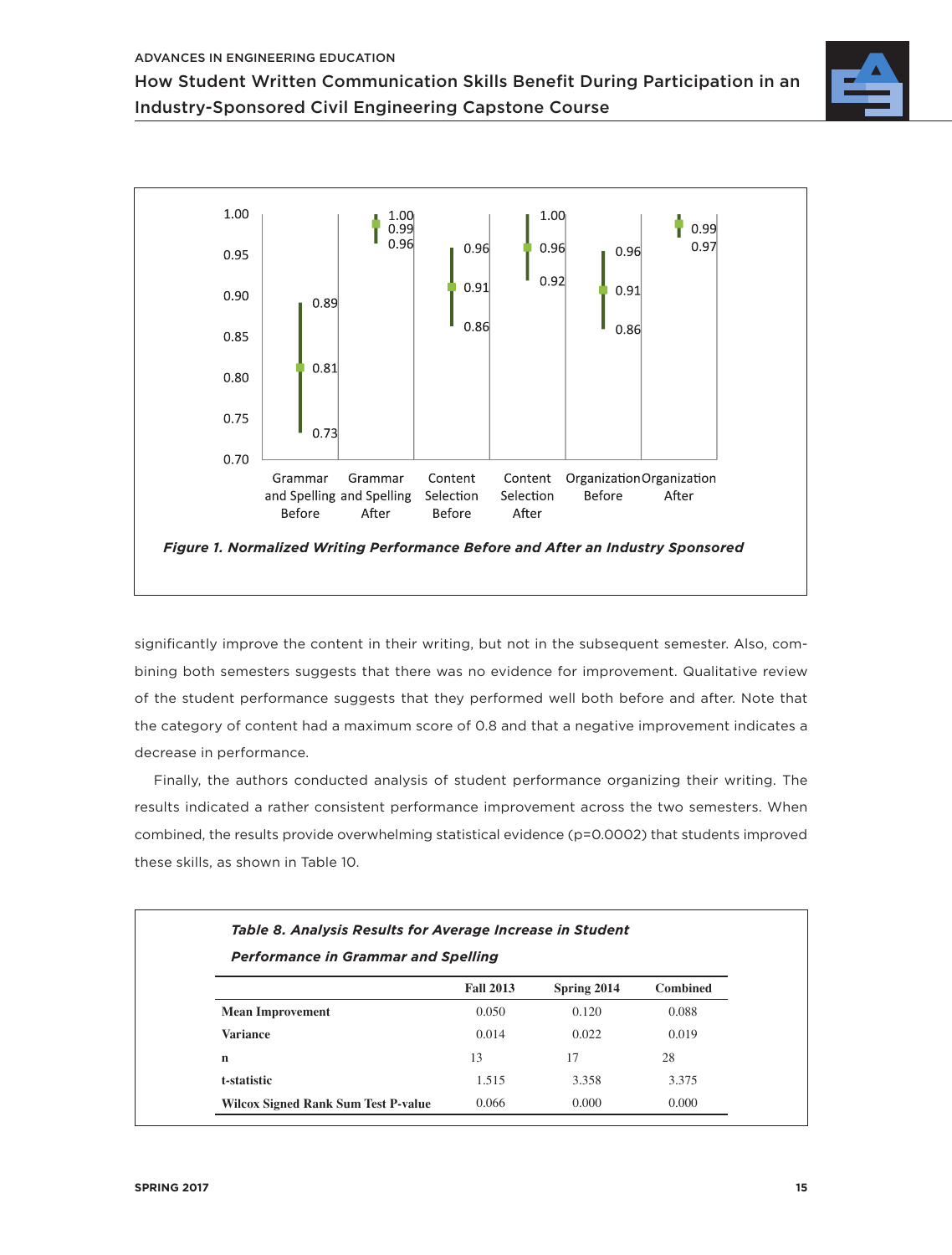

| <b>Performance in Writing Content</b>      |                  |             |                 |  |
|--------------------------------------------|------------------|-------------|-----------------|--|
|                                            | <b>Fall 2013</b> | Spring 2014 | <b>Combined</b> |  |
| <b>Mean Improvement</b>                    | 0.083            | $-0.011$    | 0.034           |  |
| <b>Variance</b>                            | 0.029            | 0.009       | 0.020           |  |
| n                                          | 13               | 17          | 28              |  |
| t-statistic                                | 1.760            | $-0.503$    | 1.250           |  |
| <b>Wilcox Signed Rank Sum Test p-value</b> | 0.039            | 0.692       | 0.106           |  |

Overall, the exit survey findings suggest that students' communication skills improved more during a capstone course where practicing engineers led the students through a design project compared to a course where faculty developed and led the students through a design project. Throughout this study, the course material and requirements remained the same. For example, the course always required memos, meetings, reports, presentations, and attendance at a professional networking meeting. As an example, a student writing sample reporting on a network event during the "after" period is shown in [Figure 2.](#page-16-0) Students completing their projects with the guidance of practicing engineers had more first-hand exposure to how practicing engineers communicated and groups often reviewed example reports created by their host company/agency. Perhaps it was these tangible examples of professional communication that caused their increase in reported communication skills.

These benefits were initially reported in broad categories, such as "written and oral communications," but these categories provide only some insight into the differences between these course formats. Through discussion, course faculty did not report any significant changes in the oral communication abilities of students before and after changing the format to include an industrysponsored capstone project; thus, the authors decided to investigate student writing performance. The writing analysis findings show how much written communication changes during an industry

| <b>Performance in Writing Organization</b> |                  |             |          |  |
|--------------------------------------------|------------------|-------------|----------|--|
|                                            | <b>Fall 2013</b> | Spring 2014 | Combined |  |
| Mean                                       | 0.062            | 0.053       | 0.059    |  |
| <b>Variance</b>                            | 0.007            | 0.007       | 0.007    |  |
| $\mathbf n$                                | 13               | 17          | 28       |  |
| t-Statistic                                | 2.551            | 2.637       | 3.716    |  |
| <b>Wilcox Signed Rank Sum Test p-Value</b> | 0.005            | 0.004       | 0.000    |  |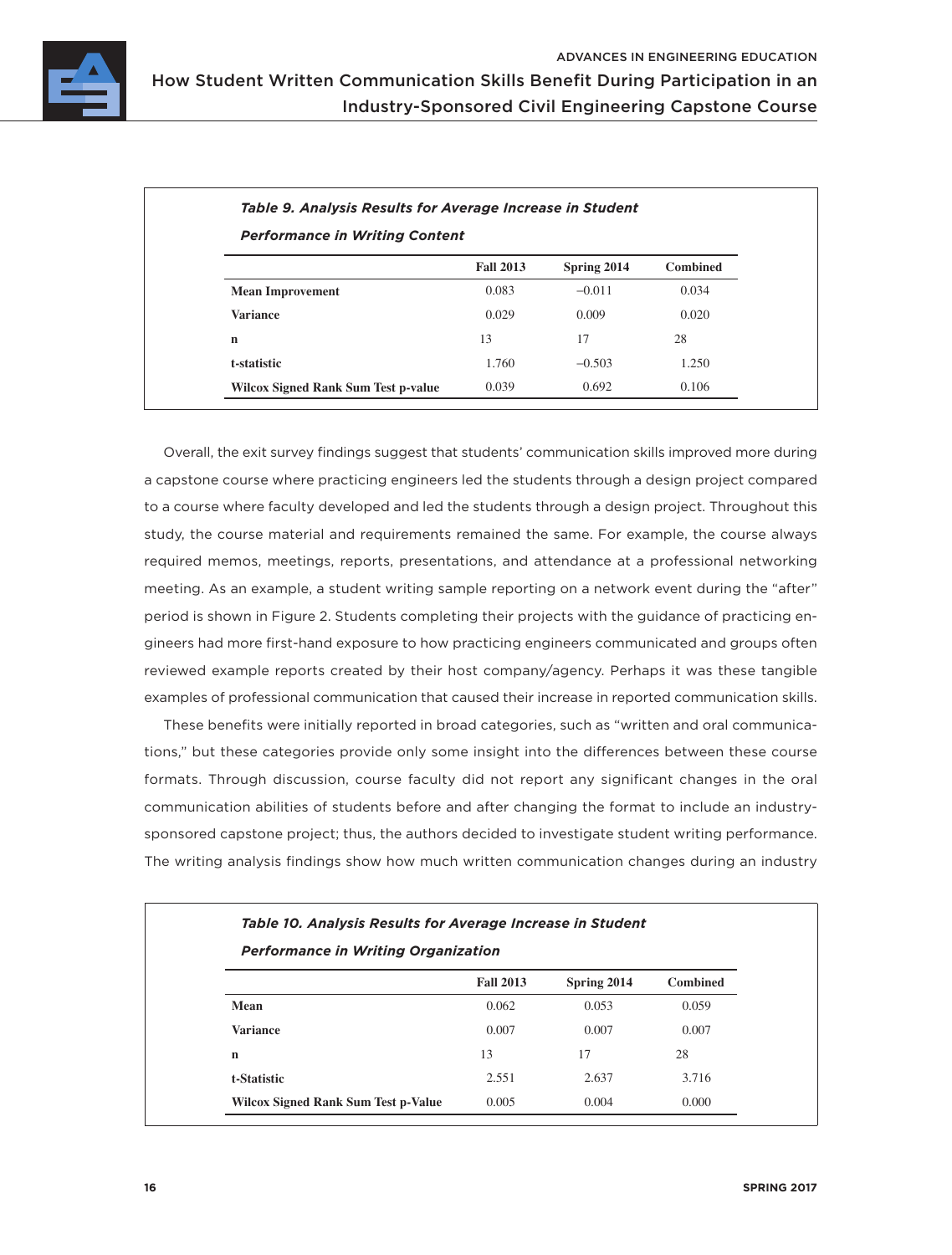



<span id="page-16-0"></span>sponsored capstone course. These results support previous work (Milke, et al. 2013), finding that industry participation helps encourage students to improve their professional communication skills. Future work could clarify how much of these improvements were from the industry participation or from other sources.

# **CONCLUSIONS**

This paper describes analysis of longitudinal data related to self-reported student improvements from a civil engineering capstone course at a US university. These findings led to an analysis of student writing samples, subsequently finding that students significantly improved their written communication skills during an industry-sponsored capstone design course, and further suggested more improvement with industry participation than in a course without industry participation.

Specifically, students improved in the areas of grammar and spelling, and organization of content. These findings suggest that industry-sponsored projects help students recognize the relationship between professionalism and organized and error-free correspondence.

Other studies of student growth regarding writing skills, such as (Haswell 2000), have asserted that normative growth can only be conclusive when investigating comparable texts under different conditions and contexts. And while (Johnstone, Ashbaugh and Warfield 2002) concluded that writing within a specific task domain incrementally improved students' writing skills, the authors of this study ultimately conclude that writing skills measurably improve with the assistance of industry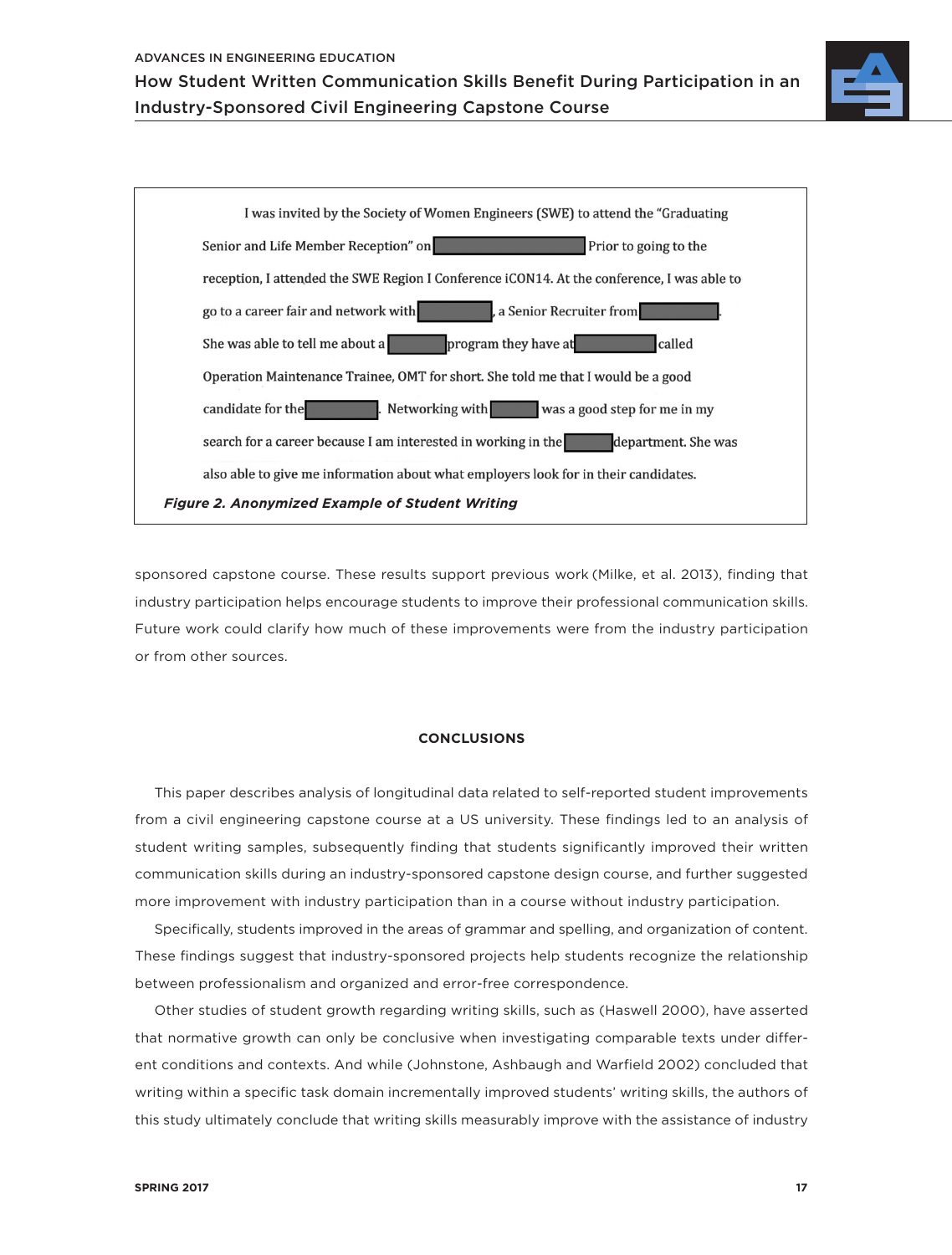

experts. This conclusion is especially important considering that the students are able to gain valuable field experience and gain first-hand knowledge of how important good writing skills will be once on the job. Faculty teaching capstone design courses could find value in these conclusions, particularly those in civil engineering.

There exist several opportunities for continued exploration on this topic. Future work could investigate the components of the course material and student interactions with professionals to identify which are most important to improve student communication abilities. Although students all receive similar exposure to course material, student interactions with industry partners might vary considerably. For example, some students may take the lead in coordinating all meetings with their industry contact; thus, differences can occur within groups. Likewise, some industry partners prefer contact with email and others telephone; thus, differences can occur between industry hosts. Finally, certain projects require more interaction between students and industry partners; therefore, differences can exist because of the nature of the specific design project. If future research could identify the relation between these factors, perhaps faculty could provide more deliberate guidance to industry partners when selecting projects and discussing expectations.

#### **REFERENCES**

ABET Inc. *Criteria for Accrediting Engineering Programs Effective for Evaluations During the 2013-2014 Accreditation Cycle.* Baltimore, Maryland: ABET Inc., 2013.

Aidoo, J, J Hanson, K Sutterer, R Houghtalen, and S Ahiamadi. "Our Second International Senior Design Project." *National Capstone Design Course Conference.* 2007.

Akili, W. "Project–Oriented Capstone Design in Civil Engineering: Linkages with Industry to Enhance the Practice." *ASEE Annual Conference and Exhibition.* Louisville: ASEE, 2010. 15.

Aktan, H. M., J. S. Polasek, and K. J. Phillips. "Industry University Partnership in Senior Capstone Design Course." *American Society for Engineering Education*, 2011.

Alaimo, P, J Bean, J Langenhan, and L Nichols. "A rhetorical approach for teaching the scientific paper in sophomore organic chemistry." *WAC Journal* 20 (2009): 17-32.

Allenstein, J T, C A Whitfield, and B Rhoads. "From the Industry to the Student: Project Management of an Inudstry Sponsored Multidisciplinary Capstone Project." *ASEE Annual Conference and Exposition.* San Antonio, 2012. 12.

Barnett, S, and J Burtner. "The use of Employer Surveys to Evaluate Professional-Practice." *American Society of Engineering Education Annual Conference and Exhibition.* Nashville: ASEE, 2003.

Borrego, M, J Karlin, L McNair, and K Beddoes. "Team Effectiveness Theory from Industrial and Organizational Pychology Applied to Engineering Student Project Teams: A Research Review." *Journal of Engineering Education* (ASEE/Wiley) 102, no. 4 (October 2002): 472–512.

Brouwer, R., A. Sykes, and S. H. VanderLeest. "Entrepreneurial Mindset Development in a Senior Design Capstone Course." *American Society for Engineering Education*, 2011.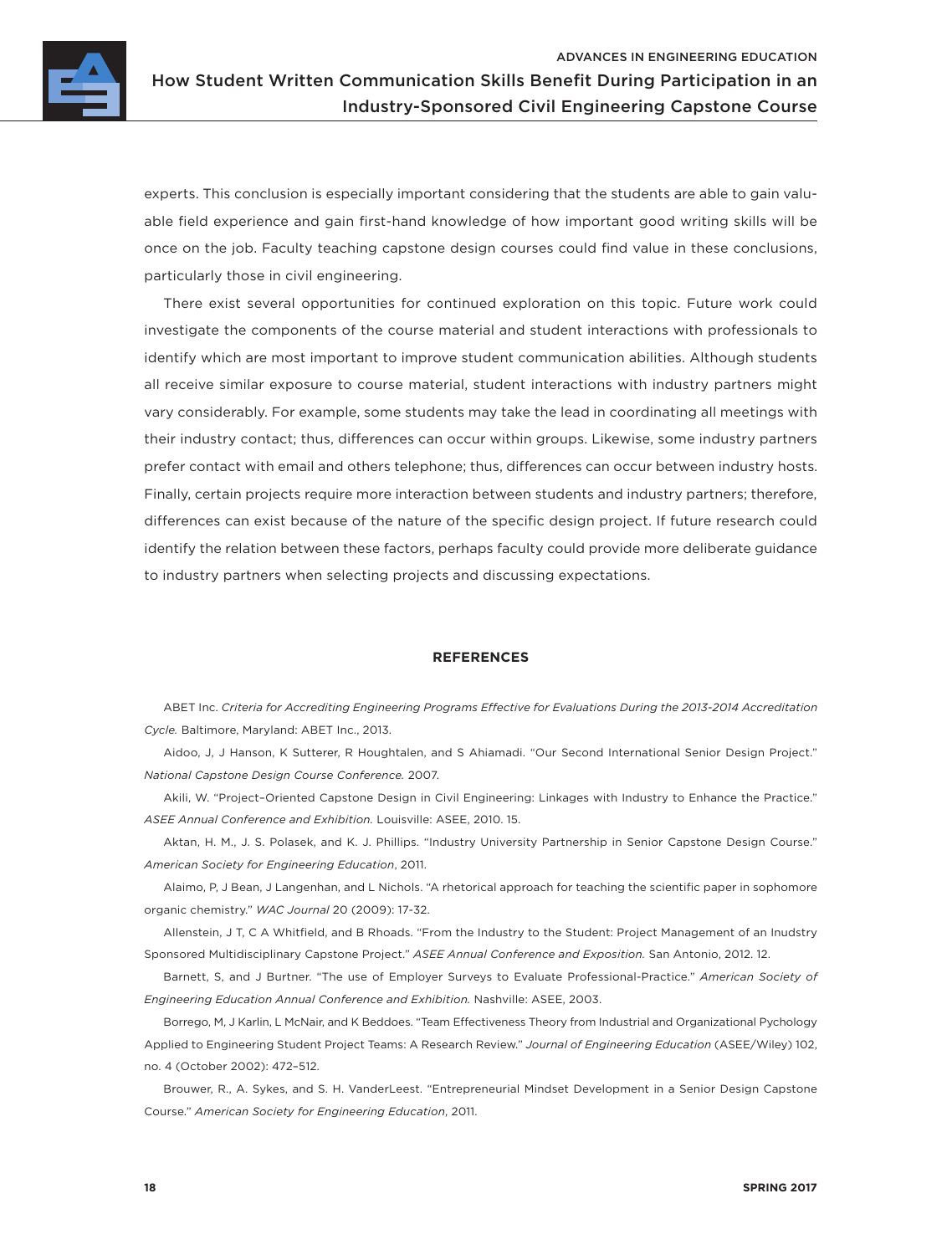#### ADVANCES IN ENGINEERING EDUCATION

How Student Written Communication Skills Benefit During Participation in an Industry-Sponsored Civil Engineering Capstone Course



Chinowsky, P S, H Brown, A Szajnman, and A Realph. "Developing Knowledge Landscapes through Project-Based Learning." *Journal of Professional Issues in Engineering Education and Practice* (ASCE) 132 (2006): 118-124.

Cleary, D B, and K Jahan. "Revising a Civil and Environmental Engineering Capstone." *American Society of Engineering Education Annual Conference.* Albuquerque: ASEE, 2001.

Davis, K. "Assessment Opportunities in a Capstone Design Course." *American Society of Engineering Education Annual Conference and Exhibition.* Salt Lake: ASEE, 2004.

Dinehart, D. W., and S. P. Gross. "A Service Learning Structural Engineering Capstone Course and the Assessment of Technical and Non-technical Objectives." *Advances in Engineering Education* Spring (2010).

Dinsmore, D L, P A Alexander, and S M Loughlin. "The impact of new learning environments in and engineering design course." *Instructional Science* (Springer) 36 (2008): 375-393.

Drnevich, V. P. "The Senior Design Process at Purdue University." *Proceedings of the 2005 American Society for Engineering Education Annual Conference and Exposition.* Portland, Oregon, 2005.

Duggan, J. W., M. Davidson, and L. Anderson. "Promoting Intra-Disciplinary Design in Civil Engineering Technology: An Approach to Comprehensive Capstone Design Through Faculty and Practitioner Mentorship." *ASEE Northeast Section Conference.* University of Massachusetts Lowell, 2012.

Estes, A C, and T A Lenox. "New Civil Engineering Program Criteria: How the Sausage is Being Made." *ASEE Annual Conference and Exhibition.* Indianapolis: ASEE, 2014. 21.

Ferguson, C W, and P A Sanger. "Facilitating Student Professional Readiness Through Industry Sponsored Senior Capstone Projects." *American Society of Engineering Education Annual Meeting and Expo.* Vancouver, BC, Canada: ASEE, 2011.

Ford, J D, and L A Riley. "Integrating Communication and Engineering Education: A Look at Curricula, Courses, and Support Systems." *Journal of Engineering Education* (ASEE), October 2003: 325-8.

Fries, R, B Cross, and S Morgan. "An Innovative Senior Capstone Design Course Integrating External Internships, In-Class Meetings, and Outcome Assessment." *American Society for Engineering Education Annual Meeting and Exhibition.* Lousiville: American Society for Engineering Education, 2010.

Goulart, A.E. "Using Behavioral Driven Development (BDD) in Capstone Design Projects." *ASEE Annual Conference and Exposition.* Indianapolis: ASEE, 2014. 14.

Griffin, P M, S O Griffin, and D C Llewellyn. "The Impact of Group Size and Project Duration on Capstone Design." *Journal of Engineering Education*, 2004: 185-193.

Grulke, E. A., D C Beert, and D R Lane. "The Effects of Physical Environment on Engineering Team Peformance: A Case Study." *Journal of Engineering Education* (Wiley) July (2001): 319-330.

Haswell, R H. "Documenting Improvement in College Writing: A Longitudinal Approach." *Written Communication* 17 (2000): 307-352.

Howe, S. "Where Are We Now? Statistics on Capstone Courses Nationwide." *Advances in Engineering Education* 2, no. 1 (2010).

Ingalsbe, D, and J Godbey. "Project-Oriented Capstone Course: Integrating Curriculum Assessment Utilizing Industry Partner and Student Input." *American Society for Engineering Education Annual Conference and Exposition.* Austin: ASEE, 2005.

Jackson, H., K. Tarhini, C. Fleischmann, N. Rumsey, and S. Zelmanowitz. "Selection and Execution of Civil Engineering Capstone Design Projects at the United States Coast Guard Academy." *American Society for Engineering Education*, 2010.

Johnson, C S. "The Analytic Assessment of Online Portfolios in Undergraduate Technical Communication: A Model." *Journal of Engineering Education*, October 2006: 279-287.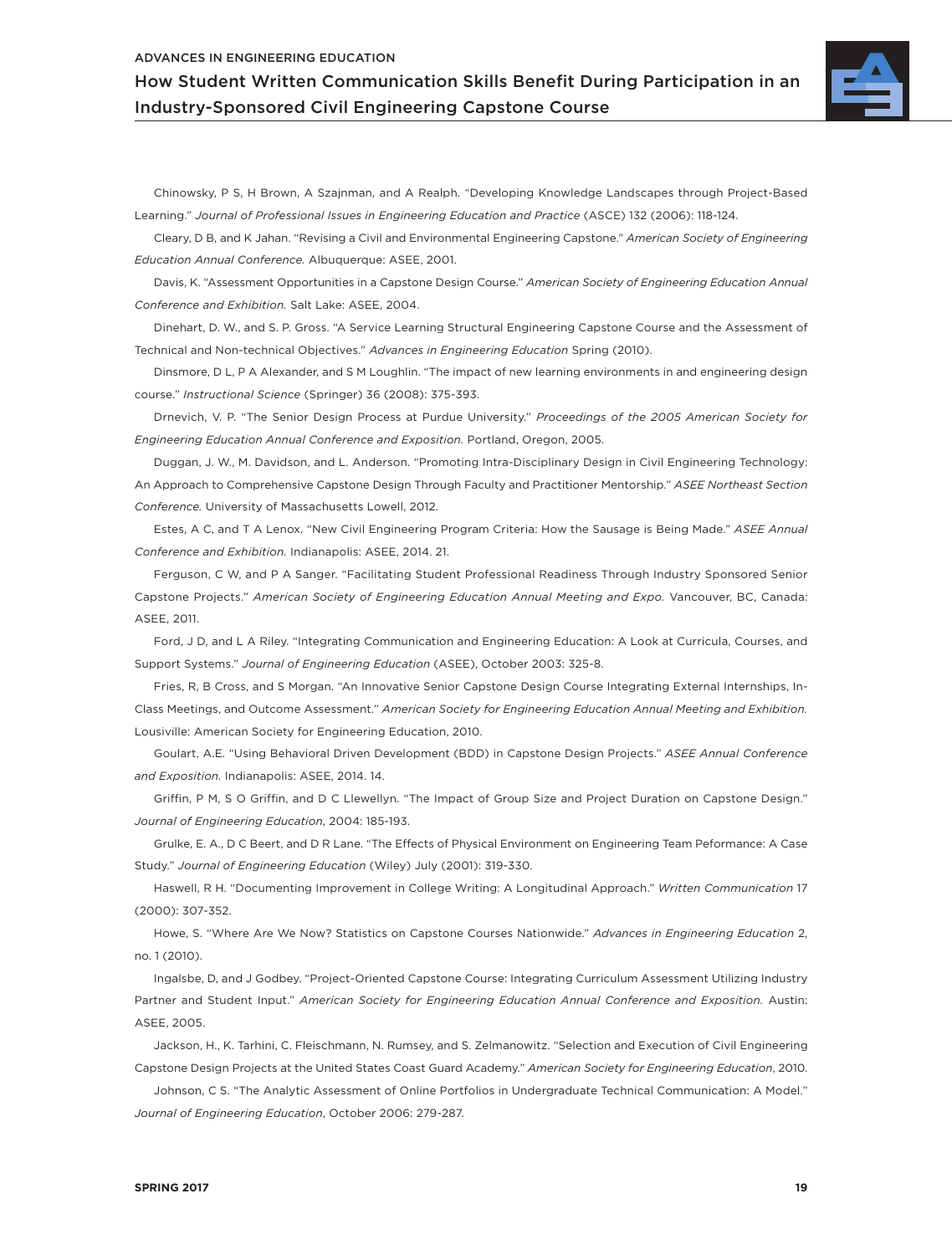

Johnstone, K M, H Ashbaugh, and T D Warfield. "Effects of repeated practice and contextual-writing experiences on college students' writing skills." *Journal of Educational Psychology* 94 (2002): 305-315.

Keller, G. *Statistics for Management and Economics.* 7. Thomas Brooks/Cole, 2005.

Leydens, J A, and J Schneider. "Innovations in Composition Programs that Educate Engineers: Drivers, Opportunities, and Challenges." *Journal of Engineering Education*, July 2009: 255-271.

Lopez, L, M Aronson, and G Carstensen. "Optimizing Support for Senior Design Project Assignments." *Interfaces* (Informs) 38, no. 6 (2008): 448-464.

Lundeberg, M A, and L Mohan. "Gender and cross-cultural differences in confidence." In *Handbook of Metacognition in Education2009*, edited by A Graesser, J Dunlosky and D Hacker, 221-239. Mahwah, NJ: Lawrence Erlbaum Associates, 2009.

Milke, M W, C Upton, G F Koorey, and A D O'Sullivan. "Improving the writing of engineering students through portfolios." *ASEE Annual Conference and Exposition.* Atlanta: ASEE, 2013. 13.

Moor, S S, and B D Drake. "Addressing Common Problems in Engineering Design Projects: A Project Management Approach." *Journal of Engineering Education* (ASEE), no. July (2001): 389-395.

National Academy of Engineering, AMD. *Infusing Real World Experiences into Engineering Education.* Washington, D.C.: The National Academies Press, 2012.

Nelson, J, E Hollenbaugh, and B Borup. "Using Sponsored Design Projects to Strengthen Professional Practice Curriculum Components in Civil Engineering Capstone." *ASEE Annual Conference and Exposition.* Indianapolis: ASEE, 2014. 11.

Nicometo, C., K. Anderson, T. Nathans-Kelly, S. Courter, and T. McGlamery. "More than just engineers - How engineers define and value communication skills on the job." *ASEE Annual Conference and Exposition Proceedings.* Louisville, KY: ASEE, 2010.

Ordonez, J C, J.V. C Vargas, A Morega, C A Luongo, and C Shih. "An International Component to Capstone Senior Design Projects." *Frontiers of Engineering Education Conferences.* ASEE/IEEE, 2006.

Palmer, J, and H Hegab. "Developing an open ended junior level laboratory experience to prepare students for capston design." *ASEE Annual Meeting and Exhibition.* Louisville, KY: ASEE, 2010.

Pappas, E C, S L Kampe, R W Hendricks, and R G Kander. "An Assessment Analysis Methodology and Its Application to an Advanced Engineering Communications Programs." *Journal of Engineering Education* (ASEE) 93, no. 3 (2004): 233-246.

Paretti, M.C. "Teaching Communication in Capstone Design: The Role of the Instructor in Situated Learning." *Journal of Engineering Education* 97, no. 4 (October 2008): 491-503.

Passow, Honor. "Which ABET Compentencies Do Engineering Graduates Find Most Important in their Work?" *Journal of Engineering Education* (American Society of Engineering Education) 101, no. 1 (2012): 95-118.

Plumb, C, and C Scott. "Outcomes Assessment of Engineering Writing at the University of Washington." *Journal of Engineering Education* 91, no. 3 (2002): 333-338.

Pung, C P, and H Jack. "Industry Based Senior Projects and the Four Pillars of Manufacturing Engineering." *ASEE Annual Conference and Exhibition.* Indianapolis: ASEE, 2014. 9.

Quinn, K A, and L D Albano. "Problem-Based Learning in Structural Engineering Education." *Journal of Professional Issues in Engineering Education and Practice* (ASCE) 134 (2008): 329-334.

Richardson, J, and G Blackwell. "International Collaboration Through the Swiss Darwin21 Design Competition." *ASEE Annual Conference and Exposition.* Louisville, KY.: ASEE, 2010.

Rodgers, Gloria. *Death by Assessment: How Much Data Are Too Much.* Spring 2002.

Saftner, D. A., S. D. Ojard, E. V. Dave, N. W. Johnson, E. Kwon, and R. Teasley. "Development of a Civil Engineering Capstone Design Course for a New Program." *120th ASEE Annual Conference & Exposition.* Atlanta, USA, 2013.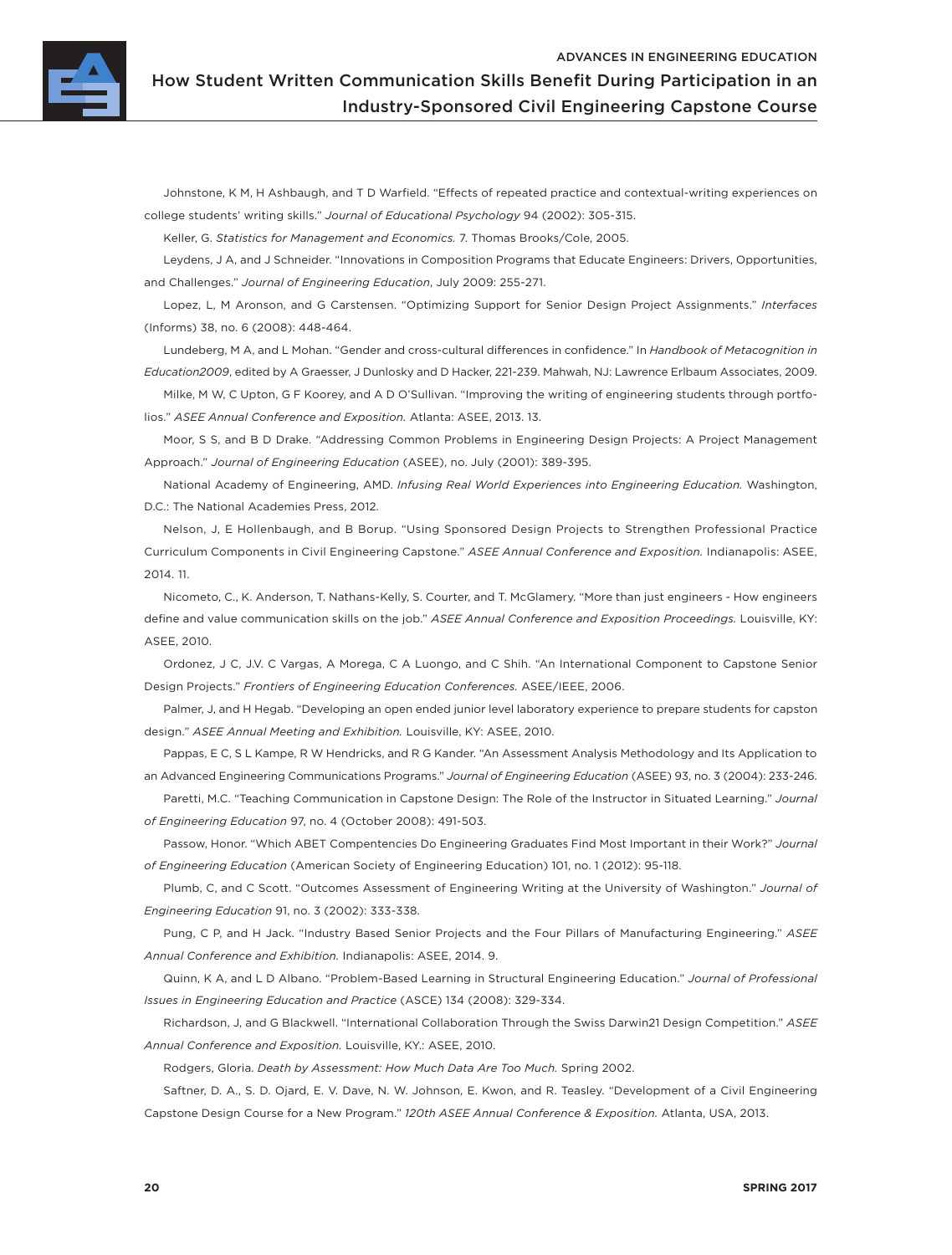#### ADVANCES IN ENGINEERING EDUCATION

How Student Written Communication Skills Benefit During Participation in an Industry-Sponsored Civil Engineering Capstone Course



Schmaltz, P, K Schmaltz, P Duesing, and D Goodrich. "A Capstone Senior Engineering Design Course:A Project Case Study and Its Subsequent History." *American Society of Engineering Education Annual Conference and Exhibition.* Albuquerque: ASEE, 2001.

Sheppard, K. G., J. Nastasi, E. Hole, and P. L. Russell. "Implementing a Systems Engineering Framework for Multidisciplinary Capstone Design." *American Society for Engineering Education,*, 2011.

Stanfill, R K, and A Rigby. "The Professional Guide: A Resource for Preparing Capstone Design Students to Function Effectively on Industry-sponsored Project Teams." *ASEE Annual Conference and Exhibition.* Indianapolis: ASEE, 2014. 22.

Steinlicht, C, and B G Garry. "Capstone project challenges: How industry sponsored projects offer new learning experiences." *ASEE Annual Conference and Exposition.* Indianapolis: ASEE, 2014. 11.

Stevens, D, and A Levi. *Introduction to Rubrics: An Assessment Tool to Save Grading Time, Convey Effective Feedback, and Promote Student Learning.* Sterling, VA: Stylus Publishing, 2005.

Strauss, L C, and P T Terenzini. "The effects of students in- and out-of-class experiences on their analytical and group skills: a study of engineering education." *Research in Higher Education* (Springer) 48, no. December (2001): 389-395.

Troy, C D, R R Essig, B K Jesiek, J Boyd, and N M Trellinger. "Writing to Learn Engineering: Identifying Effective Techniques for the Integration of Written Communication into Engineering Classes and Curricula." *121st ASEE Annual Conference and Exposition.* Indianapolis: ASEE, 2014.

Wolf, K, and E Stevens. "The Role of Rubrics in Advancing and Assessing Student Learning." *The Journal of Effective Teaching* 3 (2007): 3-14.

Yadav, A, D Subedi, M A Lundeberg, and C F Bunting. "Problem-based Learning: Influence on Students' Learning in an Electrical Engineering Course." *Journal of Engineering Education* (ASEE) 100, no. 2 (2011): 253-280.

Yalvac, B, H D Smith, J B Troy, and P Hirsch. "Promoting Advanced Writing Skills in an Upper-Level Engineering Class." *Journal of Engineering Education* 96, no. 2 (April 2007): 117-128.

Yost, S A, and D R Lane. "Implementing a Problem-Based Multi-Disciplinary Civil Engineering Design Capstone: Evolution, Assessment, and Lessons Learned with Industry Partners." *ASEE Annual Meeting Compendium of Papers.* Honolulu, Hawaii: ASEE, 2007.

#### **AUTHORS**



**Dr. Ryan Fries, P.E.**, is an associate professor and the graduate program director for the Civil Engineering Department at Southern Illinois University Edwardsville (SIUE). He earned a B.S. from the University of Delaware, and an M.S. and Ph.D. from Clemson University; each in civil engineering. He has taught at all levels of his Department's curriculum, including their capstone course. His areas of research expertise include traffic operations, intelligent transportation systems and transportation security. He is the proud recipient of the 2015 Paul Simon Teacher-Scholar award from his University.